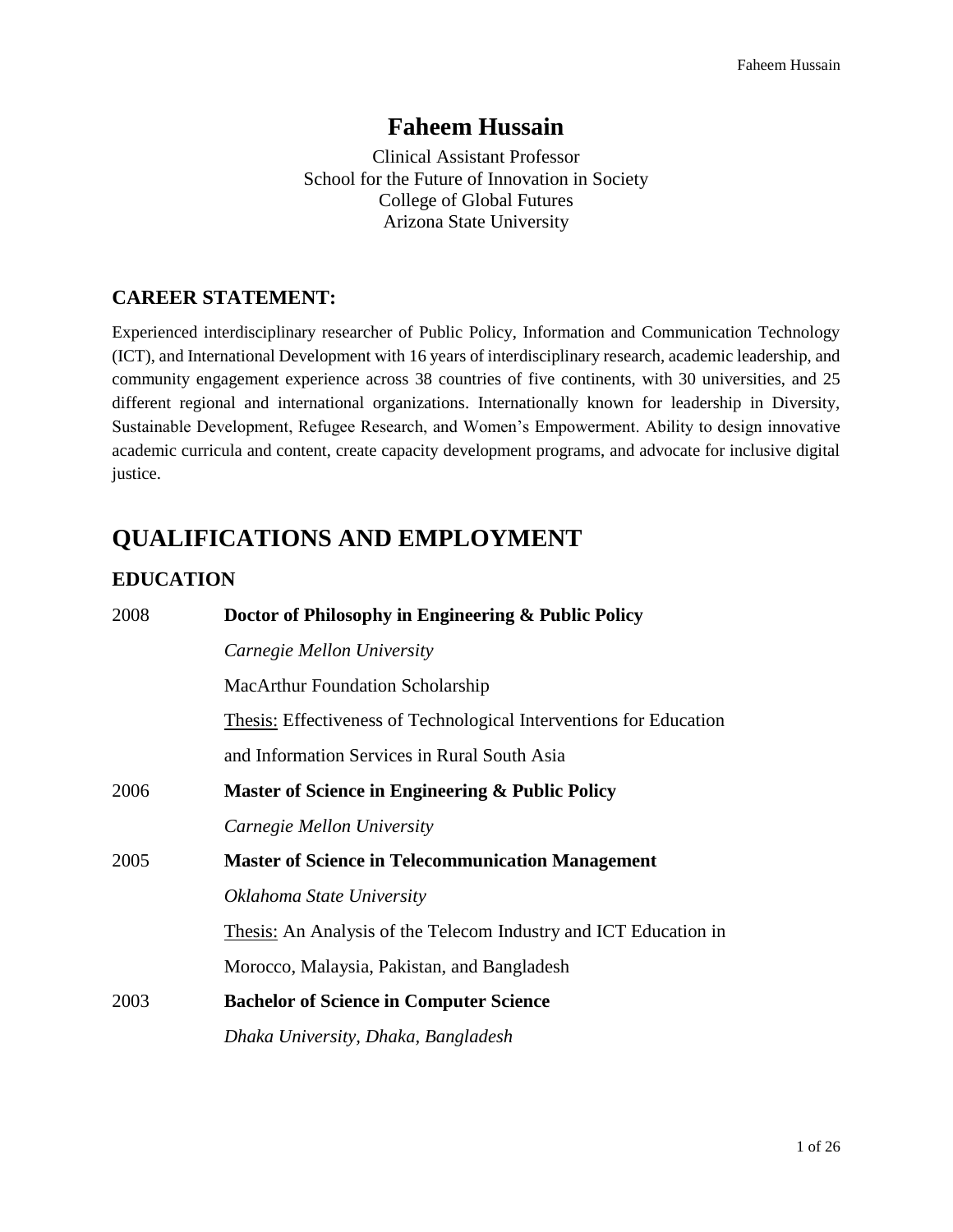# **ACADEMIC POSITIONS**

| Jan. $2019$ – Present     | <b>Clinical Assistant Professor</b>                |
|---------------------------|----------------------------------------------------|
|                           | School for the Future of Innovation in Society     |
|                           | <b>Senior Sustainability Scientist</b>             |
|                           | Global Institute of Sustainability and Innovation  |
|                           | <b>Affiliated Faculty</b>                          |
|                           | <b>Lincoln Center for Applied Ethics</b>           |
|                           | <b>Center for Asian Research</b>                   |
|                           | Arizona State University                           |
| Aug. $2017 - Dec. 2018$   | <b>Teaching Faculty</b>                            |
|                           | Arizona State University                           |
| Aug. $2014 - Dec. 2017$   | <b>Assistant Professor</b>                         |
|                           | Department of Technology and Society               |
|                           | SUNY (State University of New York) in Korea       |
| July $2009 -$ June $2014$ | <b>Associate Professor</b> (August 2013-June 2014) |
|                           | <b>Assistant Professor</b> (July 2009 – July 2013) |
|                           | Department of ICT and Computer Science             |
|                           | Asian University for Women (AUW)                   |
| Aug. $2008 - May 2009$    | <b>Special Faculty</b>                             |
|                           | Department of Information Systems                  |
|                           | Carnegie Mellon University in Qatar                |

# **PUBLICATIONS** *(\* = Peer Reviewed)*

# **JOURNALS**

### **2020/2021**

1. F. Hussain (2021). From Persecution to "Prosperity": Struggles, Aspirations, and Innovations among Rohingya Refugees in Digital Entrepreneurship. *Work in progress*. *Selected to be published in* Special Issue on Refugees and Digital Work at Development and Change (Mid-2021)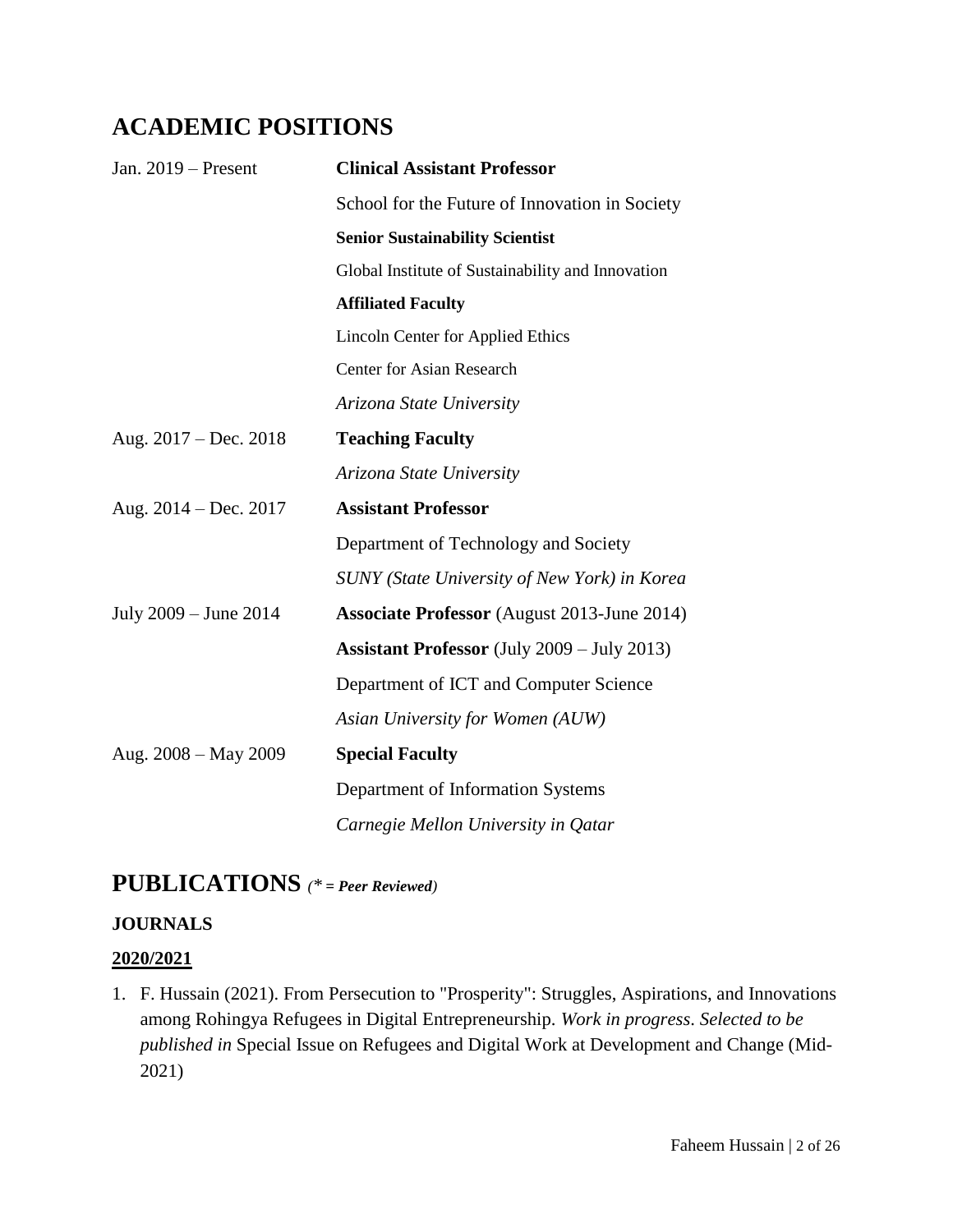## **JOURNALS**

## **(Cont.)**

2. F. Hussain (2021). Can the displaced people dream for democracy? A case study on Rohingyas' struggles and innovations for political mobilization in the digital space. *Work in progress*. *Selected to be published in* Special Issue: The contours of digital democracy in Asia in Asiascape: Digital Asia (Mid-2021)

### **2018**

- 3. \* F. Hussain and S. Brown (2018). Developing a comparative framework of ICT4D initiatives in the global South: A critical realist approach. Electronic Journal of Information Systems in Developing Countries (EJISDC). 2018; e12055. DOI: <https://doi.org/10.1002/isd2.12055>
- 4. \* F. Hussain and S. N. Amin (2018). 'I don't care about their reactions': agency and ICTs in women's empowerment in Afghanistan, Gender & Development, 26:2, 249-265, DOI: 10.1080/13552074.2018.1475924

## **2016**

5. \* F. Hussain and M. Mostafa (2016). "Digital Contradictions in Bangladesh: Encouragement, and Deterrence, of Citizen Engagement via ICTs", *Information Technologies and International Development Journal*, Special Issue, 2016. 12.2 (2016): 47–. Print.

# **2013**

*6.* \* F. Hussain and S. Ullah (2013). "Mobile Communication and Internet in Bangladesh: Is Privacy at Risk for Youth Population?", *Media Watch*, Centre for Communication Studies, May, 2013.

### **2010**

*7.* \* F. Hussain and R. Tongia (2010). "A Framework and Case Example for Evaluating Cost-Effectiveness of Information Services Across Technologies", *Information Technologies and International Development Journal*, Special Issue (Vol. 6, Issue 2, 2010).

### **2008**

8. \* F. Hussain (2008). "Quest for a Sustainable Community Radio Broadcasting in Nepal: Practices, Prospects and Problems", *Global Media Journal*, Australian Edition (2008).

### **2005**

9. \* F. Hussain, "An Overview of Telecommunications Regulatory Environment in Bangladesh", Journal of Computer Science, Dhaka University (Annual issue, 2005).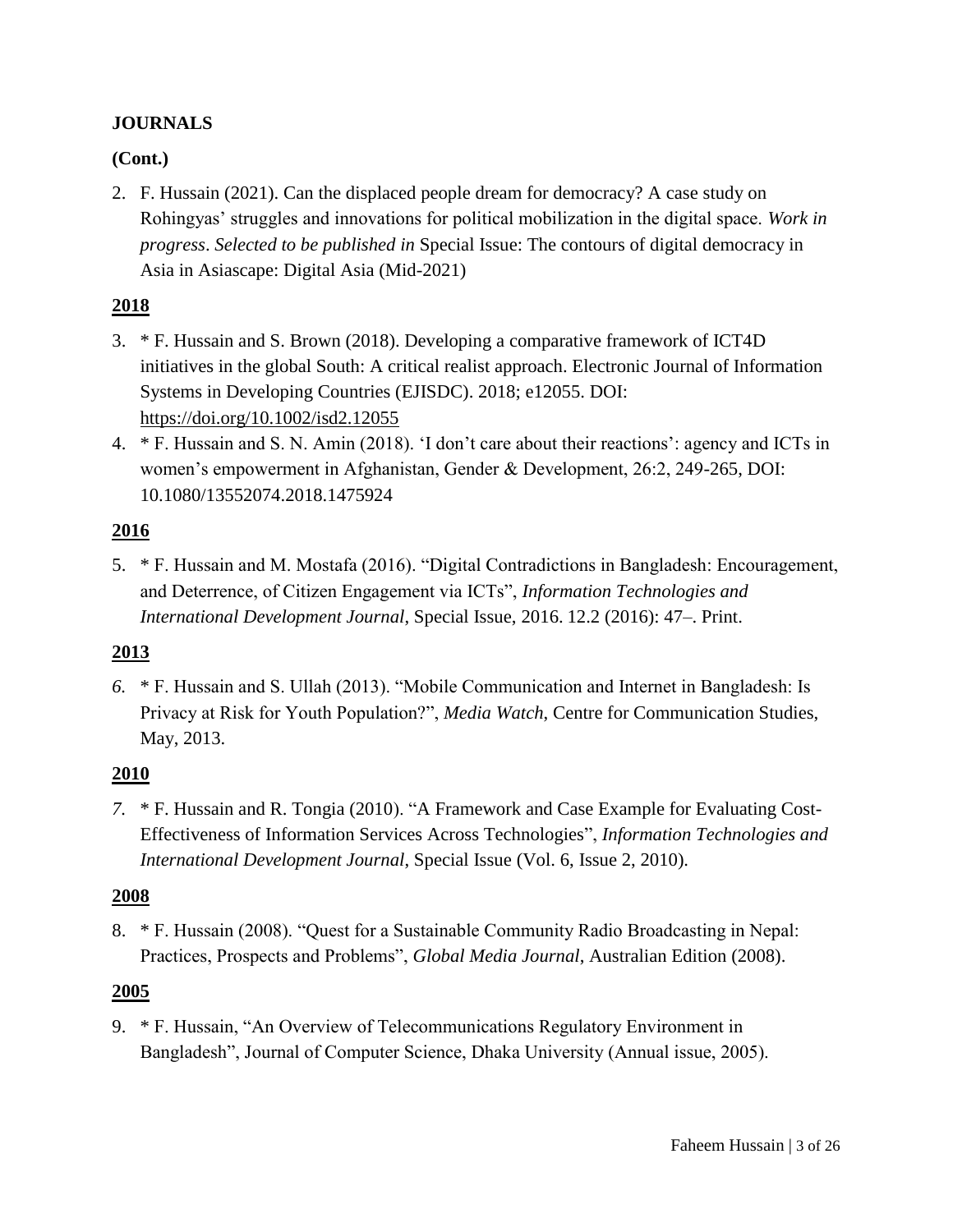#### **BOOK**

#### **2009**

10. F. Hussain, "Effectiveness of Technological Interventions for Education and Information Services in Rural South Asia ". ProQuest LLC, 2009, Ann Arbor, MI, USA (No. of Pages: 173).

#### **BOOK CHAPTERS**

### **2020**

11. Roseanne C. Schuster, Karin Wachter, and Faheem Hussain (2020), "Women at the center: The way forward to promote health and resilience in the context of displacement". In: Gerber B., Gal M., Brundiers K., Hondula D. (eds). Changing World, Changing Knowledge: A New Research Agenda to Reduce Disaster Risk. Publisher: World Scientific Publishing Series: World Scientific Series on Public Policy and Technological Innovation Series. Editor-in-Chief: Siegel D. (Mid-2021)

### **2017**

12. \* S. Brown and Faheem Hussain (2017), "Information Ecology as a Framework for South-South Cooperation: Case Studies of Rwanda and Bangladesh ICT-Based Health Applications". In: Choudrie J., Islam M., Wahid F., Bass J., Pr iyatma J. (eds) Information and Communication Technologies for Development. ICT4D 2017. IFIP Advances in Information and Communication Technology, vol 504. Springer, Cham.

### **2016**

- 13. \* F.Hussain (2016), "Women's Empowerment, SDGs and ICT, Core Module 1". Book Chapter in *Women ICT Frontier Initiative (WIFI)*. Published by United Nations Asian and Pacific Training Centre for Information and Communication Technology for Development, Incheon, Republic of Korea.
- 14. \* F.Hussain (2016), "Enabling Role of ICT for Women Entrepreneurs, Core Module 2". Book Chapter in *Women ICT Frontier Initiative (WIFI)*. Published by United Nations Asian and Pacific Training Centre for Information and Communication Technology for Development, Incheon, Republic of Korea.

#### **2015**

15. \* F. Hussain and M. Mostafa (2015). "Political Micro-blogging in Global South: A Case Study of Twitter in the "Shahbag Movement". Book Chapter in *ICTs in Developing Country: Research, Practices & Policy Implications*. B. L. Dey, K. Sorour, and R. Fillieri (Editors), Palgrave Macmillan, UK.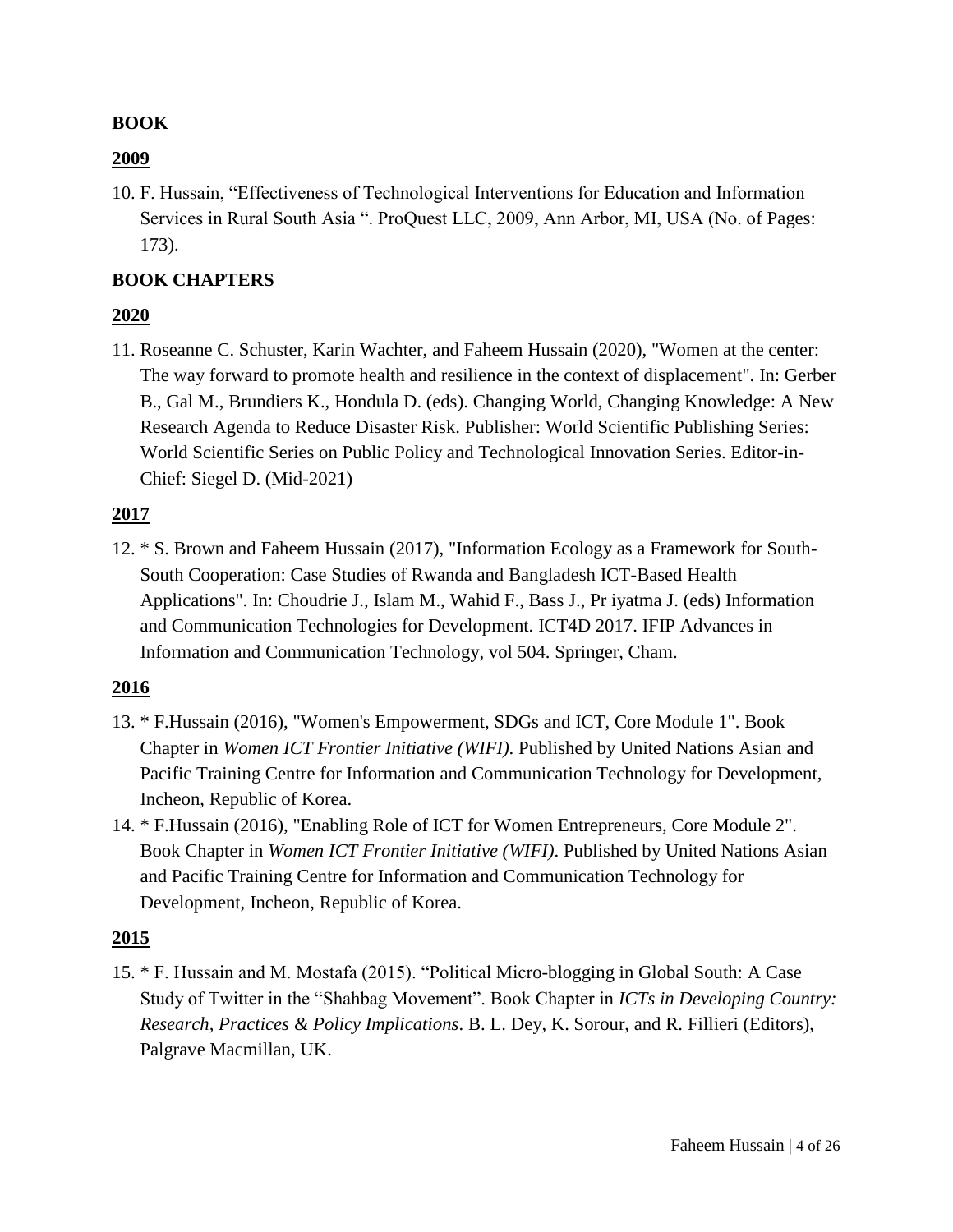### **BOOK CHAPTERS**

## **(Cont.)**

16. \* S. N. Amin, V. Ganepola, F. Hussain, S. Kaiser, and M. Mostafa (2015). "Impact of conducting gender research on the researchers in the context of Muslim communities in developing countries". Book Chapter in Journal Advances in Gender Research, Special Issue on "At the centre: Feminism, Social Science and Knowledge", Volume 20. M.T. Segal (Editor), Emerald, USA.

### **CONFERENCES**

### **(Selected)**

# **2020**

- 17. A. H. Safir, F. Hussain, P.J. Wall. (2020). "Information Flow Pathways for Rohingya Refugees: Challenges, Resilience and Innovations". Proceedings for Research-in-Progress Papers, Page: 242-244, The Future of Digital Work: The Challenge of Inequality, IFIP Joint Working Conference, Hyderabad, India, December 10-11, 2020
- 18. F. Hussain & M. Mostafa, "Digital afterlife: What happens to our data after our death? Why should we care?". Presented in IEEE International Symposium on Technology and Society (ISTAS), November 12-13, 2020
- 19. \*F. Hussain, P.J. Wall, R. Heeks. (2020). "Digital Innovation by Displaced Population: A Critical Realist search for Mechanisms in Rohingya Refugee camps in Bangladesh". 2020 IFIP WG 9.4 European Conference on the Social Implications of Computers in Developing Countries, Manchester, U.K., June 10-11, 2020
- 20. \*F. Hussain, A. H. Safir, D. Sabie, Z. Jahangir, and S. I. Ahmed. (2020). "Infrastructuring Hope: Solidarity, Leadership, Negotiation, and ICT among the Rohingya Refugees in Bangladesh". In Proceedings of the 2020 International Conference on Information and Communication Technologies and Development (ICTD2020). Association for Computing Machinery, New York, NY, USA, Article 12, 1–12. DOI: https://doi.org/10.1145/3392561.3394640

# **2019**

21. \* F. Hussain, Z. Jahangir, and A.H. Safir, "Rethinking Access to Information: The Missing Links and Undiscussed Questions of Exclusion in Rohingya Camps", International Conference on Rohingya Crisis in Bangladesh: Challenges and Sustainable Solutions, North South University, Bangladesh, July 27-28, 2019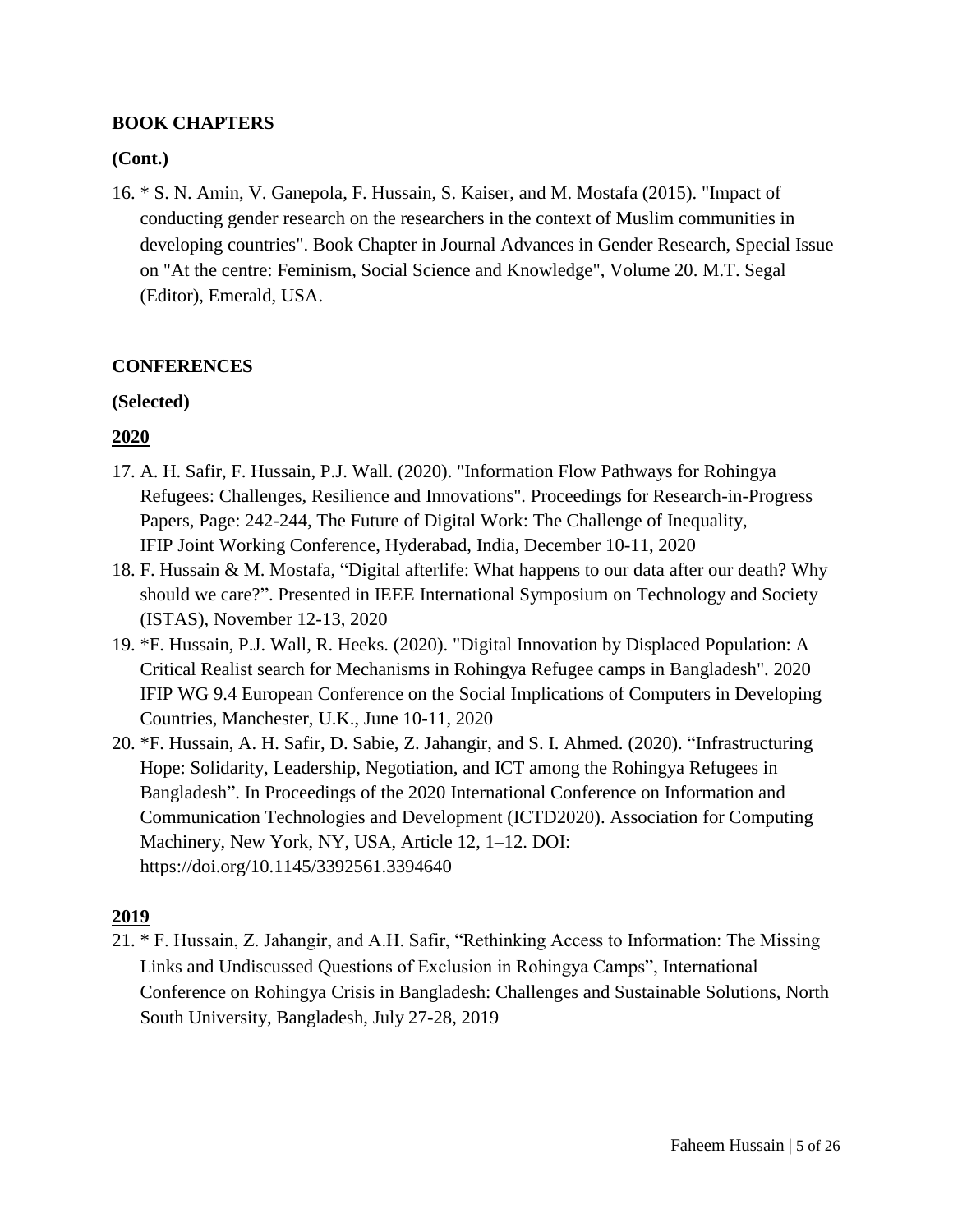### **CONFERENCES**

#### **(Cont.)**

- 22. \* F. Hussain, Z. Jahangir, and A.H. Safir, "Evaluating the Impact of Fake News on Displaced Population: Experience with Rohingya Refugees from Myanmar", International Conference on the Rohingya Crisis in Comparative Perspective, University College London (UCL), UK, July 4-5, 2019
- 23. \* A. Karim and F. Hussain, "'When will you start teaching the REAL curriculum?'- Challenges and Innovations in Education for Rohingya Refugees", 15th IFIP Conference on Social Implications of Computers in Developing Countries, Tanzania, May 1-3, 2019
- 24. \* S. Brown, F. Hussain and A. Masoumifar, "Refugees and ICTs: Identifying the Key Trends and Gaps in Peer-reviewed Scholarship", 15th IFIP Conference on Social Implications of Computers in Developing Countries, Tanzania, May 1-3, 2019

#### **2017**

25. \* F. Hussain, M. Mostafa, and D. Usmonova. (2017). "Digital Walking Dead: How Safe is the Global South?" In Proceedings of the Ninth International Conference on Information and Communication Technologies and Development (ICTD '17). Association for Computing

Machinery, New York, NY, USA, Article 28, 1–5. DOI:https://doi.org/10.1145/3136560.3136593

#### **2016**

- 26. \*F. Hussain, S. N. Amin, M. Mostafa, " Agency and ICT in Women's Empowerment: Experiences from Afghanistan", Communication Policy Research (CPR) South 2016 Conference by LIRNEasia and Research ICT Africa, Zanzibar, Tanzania, September 8-10, 2016
- 27. \* S. Brown and F. Hussain, " South-South Cooperation: Can Rwanda's Community Health Service Learn From Bangladeshi Info Lady", Information and Communication Technologies and Development (ICTD) 2016, University of Michigan, Ann Arbor, Michigan, USA

#### **2015**

28. \* P. Zander and F. Hussain, " Impacting on Gender Equality through a Women<sup>1</sup>s ICT program in South Asia - An exploratory study", 13th IFIP Conference on Social Implications of Computers in Developing Countries, Sri Lanka on May 20-22, 2015

#### **2014**

29. \* F. Hussain and M. Mostafa, "Digital Bangladesh- A boon or threat to Digital Freedom?", Communication Policy Research (CPR) South 2014 Conference by LIRNEasia and Research ICT Africa, Johannesburg, South Africa, September 10-12, 2014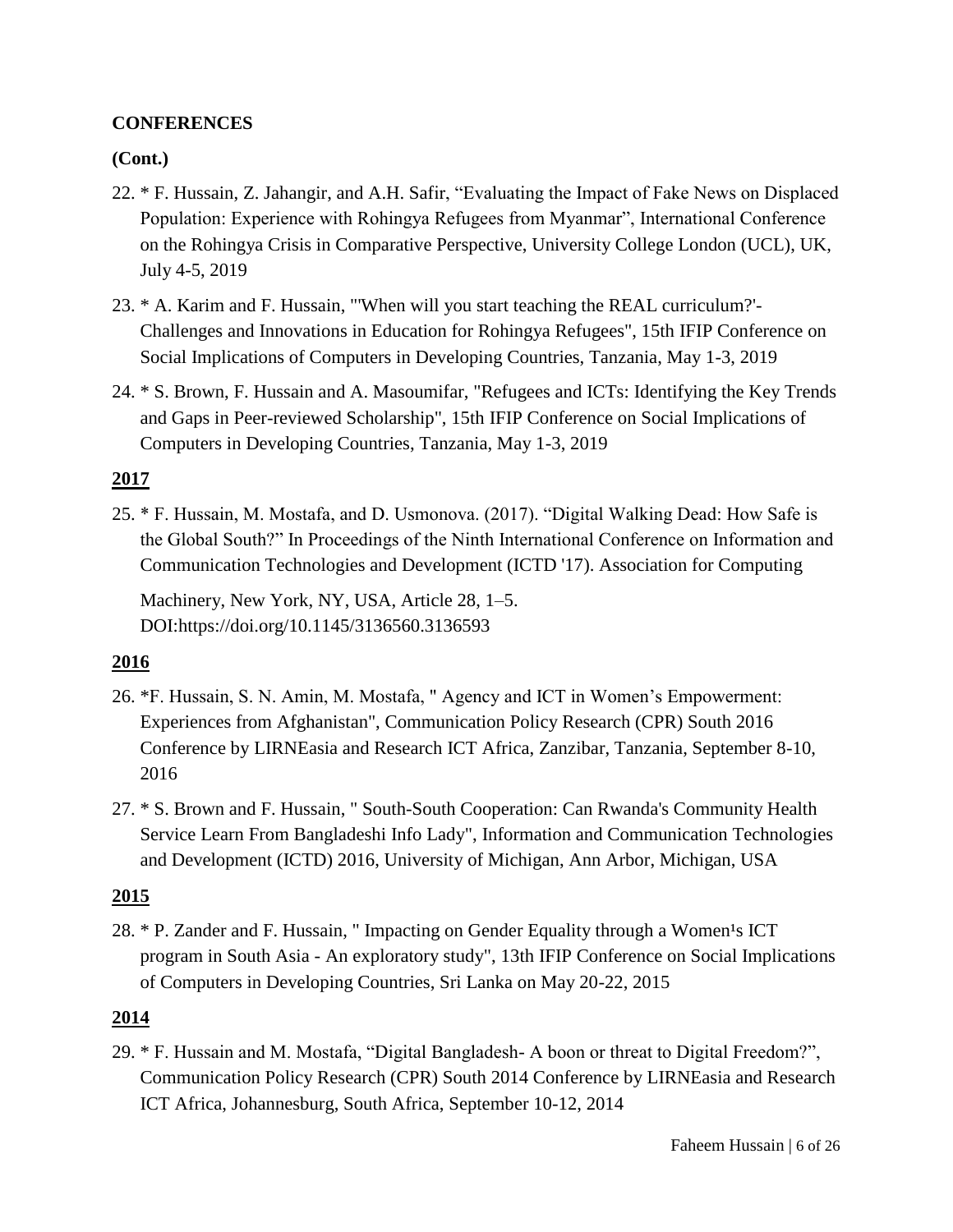#### **CONFERENCES**

#### **(Cont.)**

## **2013**

- 30. S. N. Amin and F. Hussain, "Access to Information for South Asian Migrant Workers: Are the women falling behind?", International Conference on "Gender and Migration: Changes and Challenges" 2013, organized by Gender Research Centre & Gender Studies Programme, The Chinese University of Hong Kong, December 9-11, 2013.
- 31. S.N. Amin and F. Hussain, ""Our women are better than their women": Women's statuses as sites of contestations among migrant workers from South Asia", International Conference on "Gender and Migration: Changes and Challenges" 2013, organized by Gender Research Centre & Gender Studies Programme, The Chinese University of Hong Kong, December 9- 11, 2013.
- 32. \* F. Hussain and S. Ullah, "Privacy Concerns of Youth: Ethical Reflections in Bangladeshi Print Media". Annual Conference of International Association for Media and Communication Research (IAMCR), Dublin, Ireland, June 25-29, 2013.

### **2012**

- 33. \* F. Hussain, "License Renewal of Mobile Phone Services: What a Country Should Not Do (A Case Study of Bangladesh)", Telecommunication Policy Research Conference, George Mason University, September 21-23, 2012.
- 34. F. Hussain and S. Ullah, "Mobile Communication for Development in Emerging Bangladesh: Exploring the Privacy and Security Risks within Youth Population", 14<sup>th</sup> Annual International Conference on Electronic Commerce, Singapore Management University, Singapore, August 7-8, 2012.
- 35. F. Hussain and S. Ullah, "Youth in Cyberspace and Vulnerability: Experience from Bangladesh" Annual Conference of International Association for Media and Communication Research (IAMCR), South Africa, July 15-19, 2012.

### **2011**

36. \* F. Hussain, "Telecom Regulatory Environment in "Digital Bangladesh": Exploring the Reasons behind Poor Sector specific Performance", Sixth Communication Policy Research (CPR) South Conference by LIRNEasia and Chulalongkorn University, Bangkok, Thailand, December 9-10, 2011.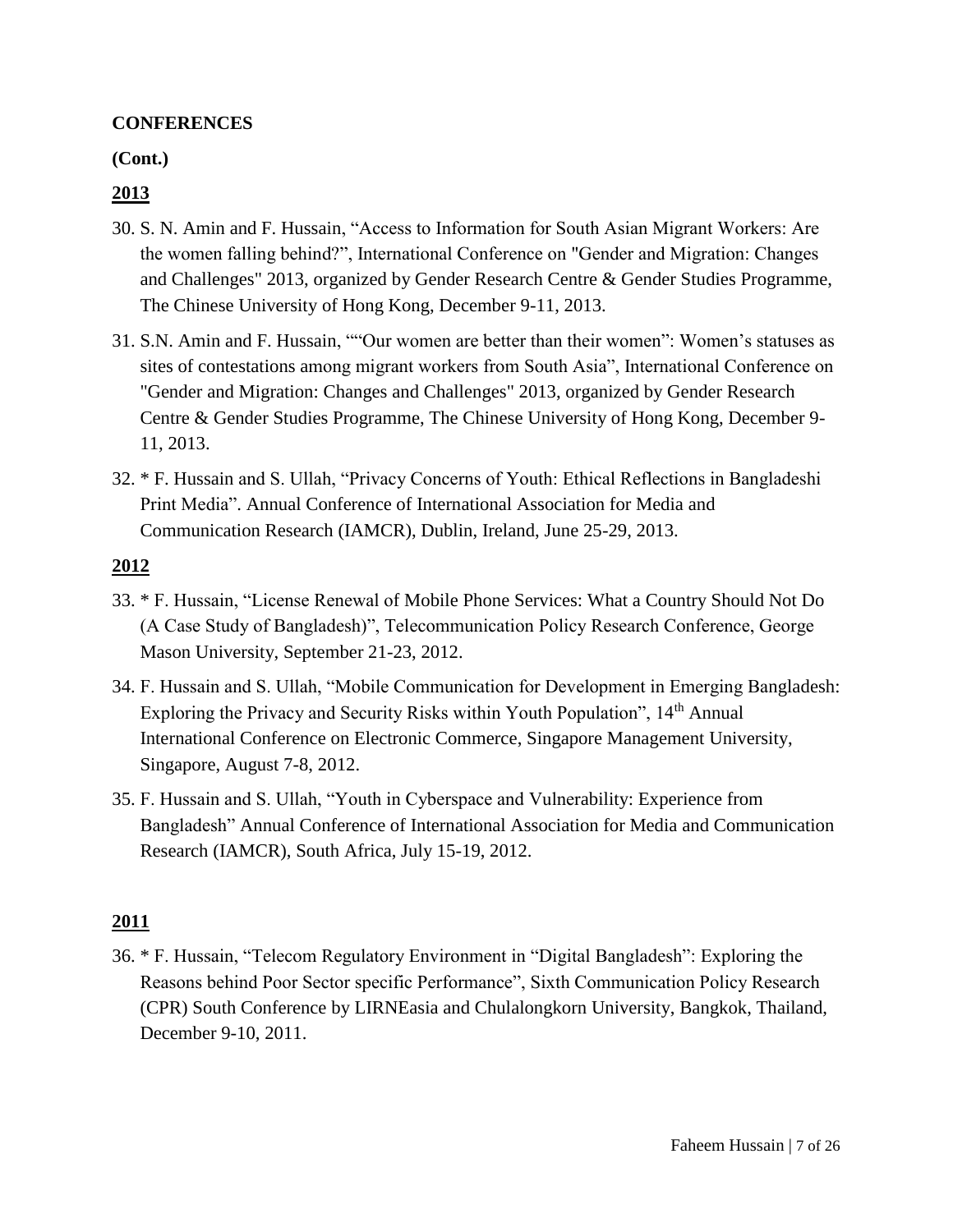### **CONFERENCES**

### **(Cont.)**

37. F. Hussain and S. Ullah, "Social networking, privacy and level of vulnerability among youths: in search of a policy framework protecting the citizens from malpractice in the cyberspace of Bangladesh", Annual Conference of International Association for Media and Communication Research (IAMCR), Istanbul, Turkey, July 13-17, 2011.

### **2009**

38. \* F. Hussain and R. Tongia, "Cross Technology Comparison for Information Services in Rural Bangladesh", IEEE/ACM International Conference on Information and Communication Technologies and Development *ICTD2009*, Doha, Qatar, April 17-19, 2009.

## **2007**

*39.* \* F. Hussain and R. Tongia, "Community Radio for Development in South Asia: A Sustainability Study" (poster), IEEE/ACM International Conference on Information and Communication Technologies and Development *ICTD2007*, Bangalore, India, December 15- 16, 2007, *full paper published in ICTD2007 Proceedings.*

### **OP-EDS, NEWSPAPER, BLOG, MAGAZINE**

### **(Selected)**

### **2020**

1. F. Hussain. "How can we continue education during Corona Crisis?". *Prothom Alo*. March 27, 2020

### **2019**

2. F. Hussain. "Network shutdowns in Rohingya camps: how they're damaging the fragile information ecosystem of refugees from Myanmar". *Access Now*. October 2, 2019.

### **2018**

- 3. F. Hussain. "Digital Access Isn't a Luxury for Refugees, It's a necessity". *Future Tense, Slate*, June 14, 2018.
- 4. F. Hussain. "Bangladesh Should Legalize SIM Cards for Rohingya Refugees", *Freedom House*, February 20, 2018.

### **2015**

5. F. Hussain. "Empowering Afghan women: does technology help or hinder?", *Open Democracy*, October 30, 2015.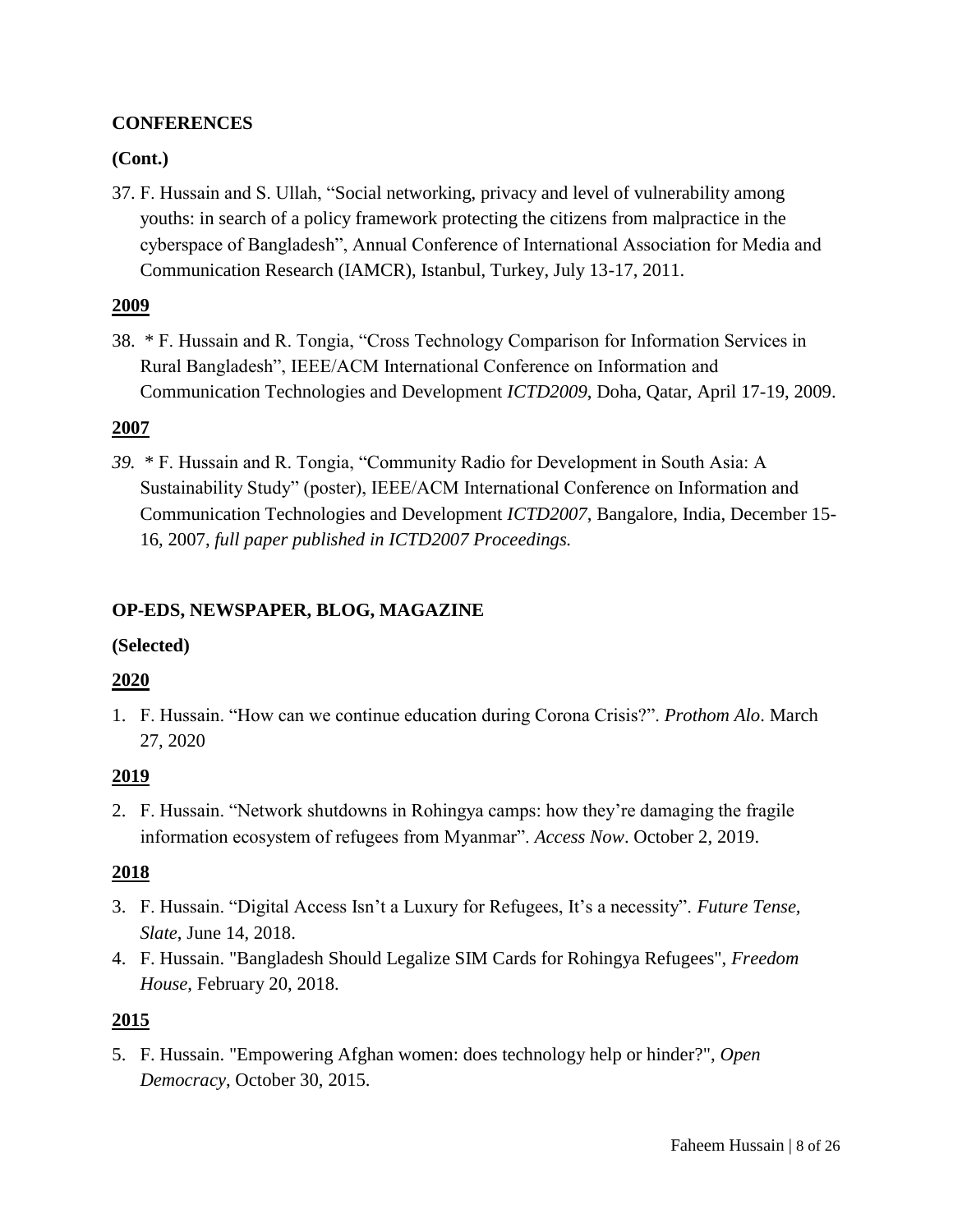## **OP-EDS, NEWSPAPER, BLOG, MAGAZINE**

# **(Cont.)**

# **2014**

6. F. Hussain. "Digital freedom in Bangladesh: Navigating in uncertain waters", *Index On Censorship*, April 10, 2014.

# **2010**

7. F. Hussain and F. Naumi, "Female Education in Bangladesh: Promising Present, Challenging Future", Research Article on *On Campus with Women, Association of American Colleges and Universities*, October 2010.

# **KEYNOTE LECTURES, WORKSHOPS and INTERVIEWS**

# **2021**

- 1. Co-organizer, Workshop on **Migration and Mobility in HCI: Rethinking Boundaries, Methods, and Impact**, at the ACM Conference on Human Factors in Computing Systems (CHI), to be held on May 8, 2021 (virtual)
- 2. Session Chair, Session on **Displacements, ICTs, and #NewNormal**, at 16th IFIP Conference on Social Implications of Computers in Developing Countries, to be held on Summer 2021 (virtual)

# **2020**

- 3. Invited Speaker, **Online safety for women internet users in Bangladesh**, Organized by **UN Women**, as a part of the "16 Days of Activism against Gender-based Violence #OrangeTheWorld" program on November 29, 2020
- 4. Keynote Speaker, **ICTs, Sustainable Development, and #NewNormal**, in the International Lecture Series. Organized by Tarlac State University in the Philippines. Supported by **UN's Asian and Pacific Training Centre for Information and Communication Technology for Development (UN APCICT)**, November 26, 2020
- 5. Moderator, **Best Practice in PIT Programs**, **2020 PIT-UN Convening** on Best Practices in Public Interest Technology, November 13, 2020
- 6. Lead Facilitator, four workshops on **Women ICT Frontier Initiative (WIFI**) for the women entrepreneurs and trainers in **Papua New Guinea**, organized by UN-APCICT and **International Telecommunications Union (ITU)** (October 20, October 22, October 27, and November 3, 2020)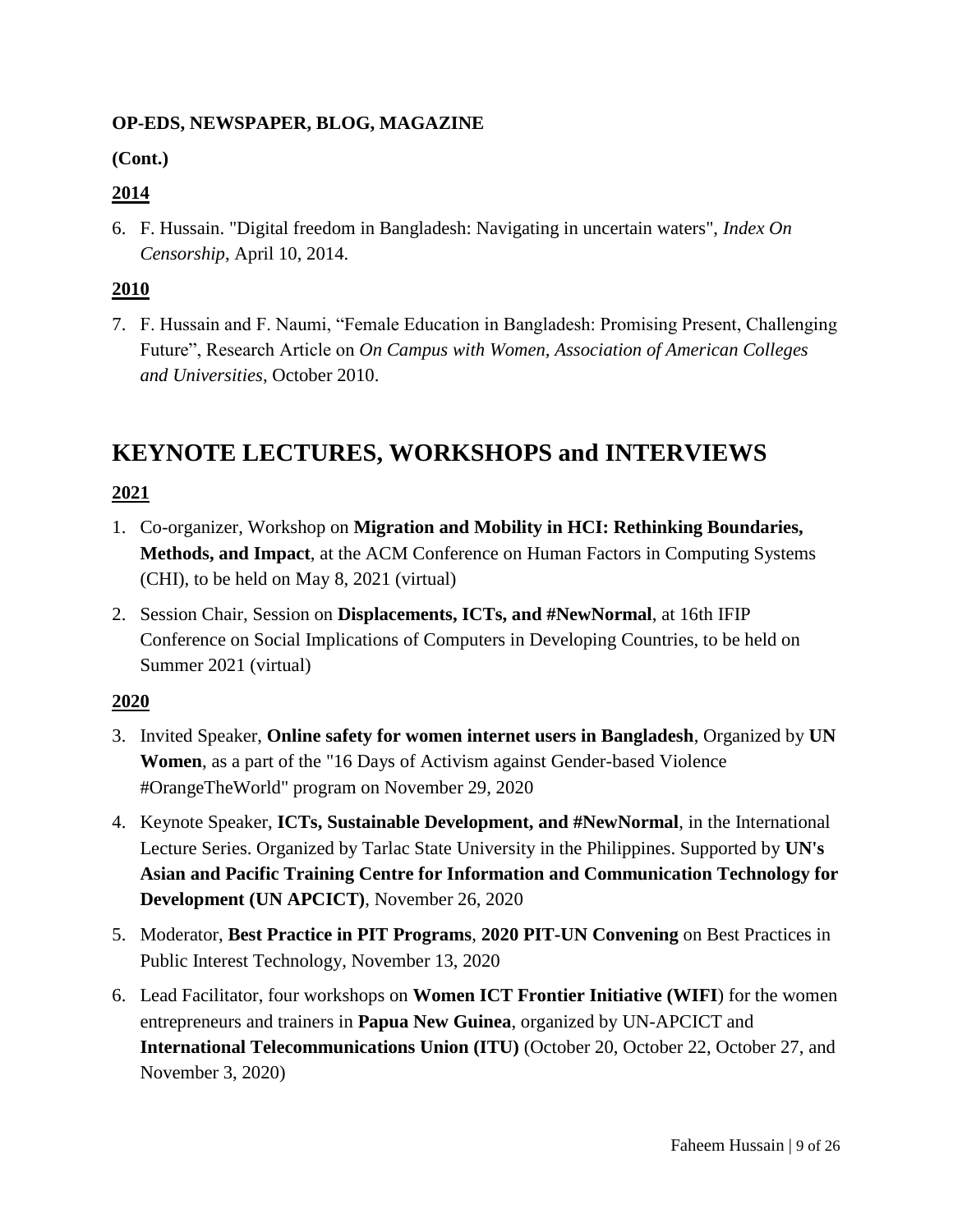# **KEYNOTE LECTURES, WORKSHOPS and INTERVIEWS (Cont.)**

- 7. Co-Lead Workshop Speaker. **Digital Strategies for Offline Communities: Cases and Lessons from the Field**. Organized by USAID and Research Technical Assistance Center. August 12, 2020
- 8. Session Chair, **Alternative internet for Rohingyas: bypassing shutdowns, innovating solutions, infrastructuring hope (pre- and post-COVID-19 world)**, RightsCon Online 2020, July 27-31, 2020
- 9. Session Speaker, **Digital rights solidarities in South Asia**, RightsCon Online 2020, July 27- 31, 2020
- 10. Co-Lead Workshop Speaker. **Digital Strategies in Education: Evidence from the Field**. Organized by USAID and Research Technical Assistance Center. April 8, 2020
- 11. Speaker, **Mobilizing and Inspiring Action with Technology Workshop**. Organized by **World Economic Forum** at Kathmandu, Nepal, February 19-21. 2020
- 12. Session Speaker. **ICTs and Identities: Challenges, Innovations, and Resilience among Rohingya Refugees**, at the Thirteenth Workshop on the Social Implications of National Security (SINS20), Washington D.C., March 13, 2020
- 13. Session Speaker. **Our Digital Afterlife** in *Death In the 21st Century: What is Left Behind* session in American Association for the Advancement of Science (AAAS) Annual Meeting, Seattle, WA, February16, 2020

### **2019**

- 14. Keynote Speaker on **Education research utilization for Refugees around the World** in *Using Research to Advance International Development: Women's Empowerment as a Case Study* event, organized by USAID in Washington D.C., December 11, 2019
- 15. Session Co-Chair, **ICT for Displaced Population & Refugees. How does it help? How does it hurt?**,15th IFIP Conference on Social Implications of Computers in Developing Countries, Tanzania, May 1-3, 2019

# **2018**

- 16. Session Chair, **Digital Rights for the Persecuted Refugees: Can there be a Global Support Framework?**, RightsCon 2018 in Toronto, May 16-18, 2018
- 17. Session Speaker, **Social Media in Bangladeshi Politics: The Ugly, The Zombies, & The Jedi Knights**, Politicians and Social Media in the Global South Workshop in University of Michigan, April 14, 2018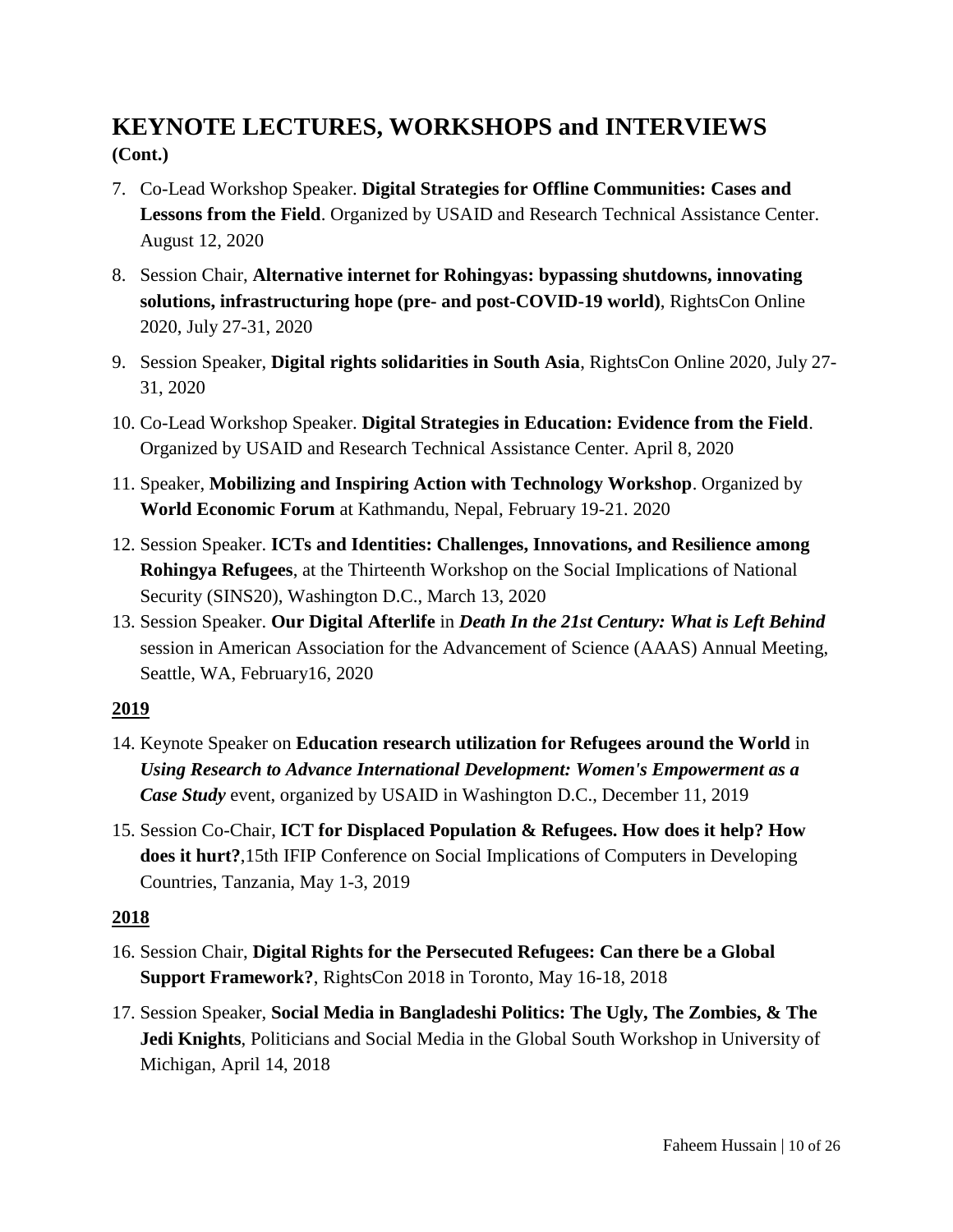# **KEYNOTE LECTURES, WORKSHOPS and INTERVIEWS (Cont.)**

18. Session Speaker, **STEM (Education) for Empowerment: How Asian Women are doing?**, Science and Engineering for Social Good, organized by National Center for Science & Civic Engagement in Georgia Institute of Technology, February 9-11, 2018

## **2015**

19. Panel Speaker in **Civil Action for Media Freedom** in World Forum for Democracy 2015, November 18-20, 2015

## **2012**

- **20.** *New media for new citizens in global South: Are they ready?* , The Arab Spring: Cross Perspectives, jointly organized by *Alliance Française and* Asian University for Women, Chittagong, Bangladesh (Nov 15, 2012)
	- *a. Shared research findings on effectiveness of political mobilization using New Media in developing countries*
- **21.** *Empowering the Future Leaders of Asia with ICT: Can Problem Based Learning help?,* 1st International Conference on 'Mobility for Life: Technology, Telecommunication and Problem Based Learning, organized by Mae Fah Luang University, Chiang Rai, Thailand (March 5-7, 2012)
	- *a. Discussed the opportunities and challenges of applying Problem Based Learning in tertiary education*

# **RESEARCH, GRANTS and SUPERVISION**

- **Community-led Knowledge Network for Bangladesh to Combat COVID-19 Misinformation**. Applied to USAID's **Global Health New Partnerships Initiative (NPI) COVID-19 Round**. Proposed Budget: US\$ 10,000,000 (Under Review)
- **Digital afterlife and the displaced: Challenges and practices among Rohingyas** at **People's Expectations and Experiences with Digital Privacy research awards** by **Facebook**, 2020 (Finalist)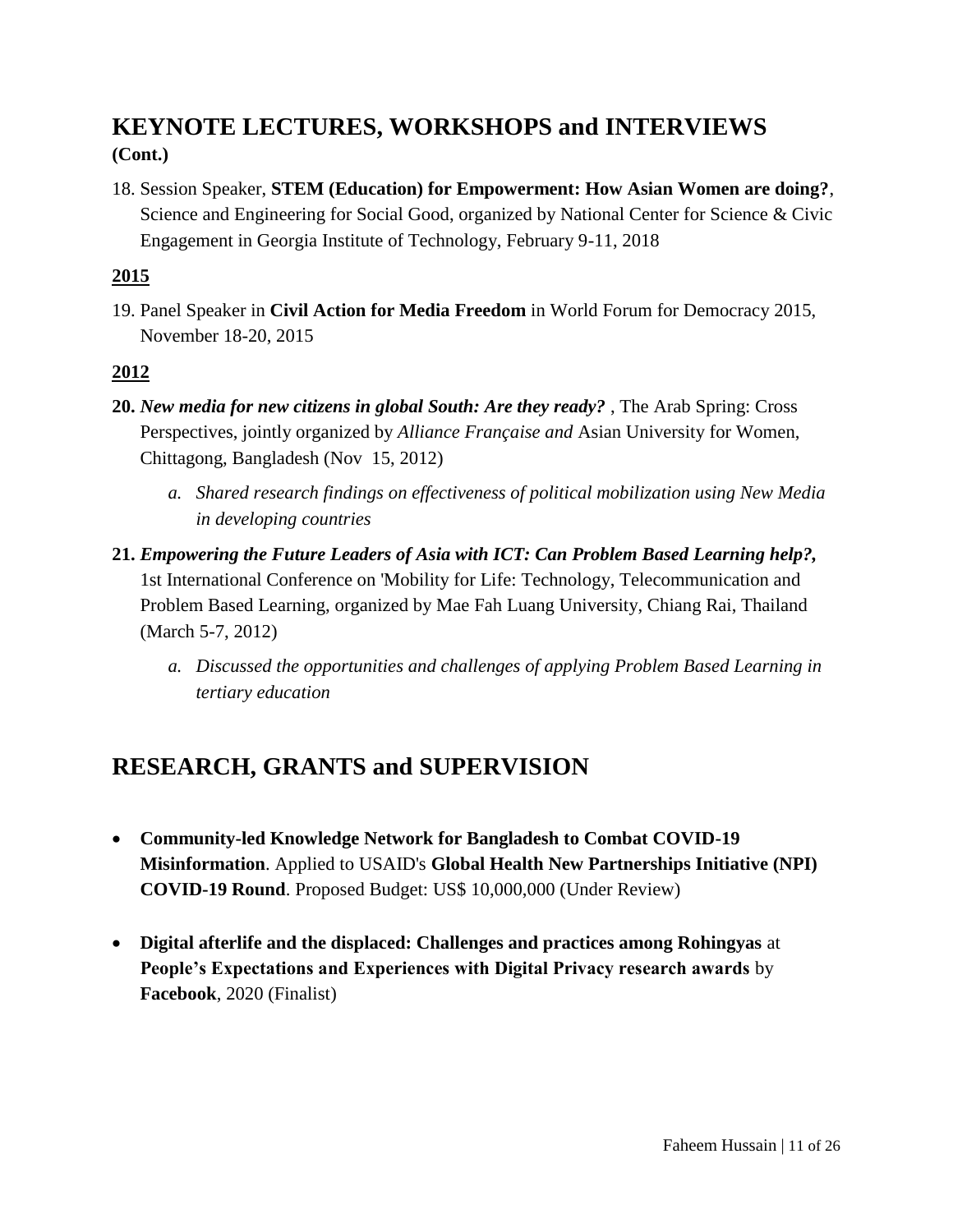# **RESEARCH, GRANTS and SUPERVISION**

## **(Cont.)**

- Recipient of **Creating Hope in Conflict: A Humanitarian Grand Challenge Grant** for a two-year, multi-country research *Redesigning Mobility Aid to Function in Challenging Environments and Limited-Resource Settings*, (US\$ 250,000 appx., with Assistant Professor Suzana Brown, SUNY Korea and Assistant Professor Achilles Vairis, Hellenic Mediterranean University)
- Recipient of BRAC's fund of US\$ 10,000 for **Impact and Innovation Analysis of Digital Communication Platforms by Rohingyas (**details in RESEARCH LEADERSHIP section**)**
- Recipient of SFIS Collaborative Seed Grant for an interdisciplinary research *Sustainable Communication and Knowledge Platforms for Displaced Populations: Experiences with Rohingya Refugees in Bangladesh*, (US\$ 8,000, with Assistant Professor Uttaran Dutta of the Hugh Downs School of Human Communication of Arizona State University)
- Recipient of **Ford Foundation Grant** for a three-year, multi-country research *Impact of Female Employment and Female Education on Gender Relations in the Family in South and Southeast Asia*, (US\$ 345,000 appx., with Associate Professor Varuni Ganepola and Assistant Professor Sara Nuzhat Amin, Social Science and Asian Studies, AUW; Grant Number: 01301055-0)

# **RESEARCH LEADERSHIP**

| Lead       | United Nations Asia and Pacific Training Center for ICT for        | Oct. $2020 -$ |
|------------|--------------------------------------------------------------------|---------------|
| Researcher | <b>Development</b>                                                 | Jan. 2021     |
|            | • Lead Researcher for Combating COVID-19 with ICT:                 |               |
|            | <b>Effective Practices and Policies in the Asia Pacific Region</b> |               |
|            |                                                                    |               |

- ICT Policy analysis of ASEAN countries during the global pandemic
- Stocktaking of ICT initiatives and innovations by different stakeholders in the Asia Pacific in dealing with COVID-19 crisis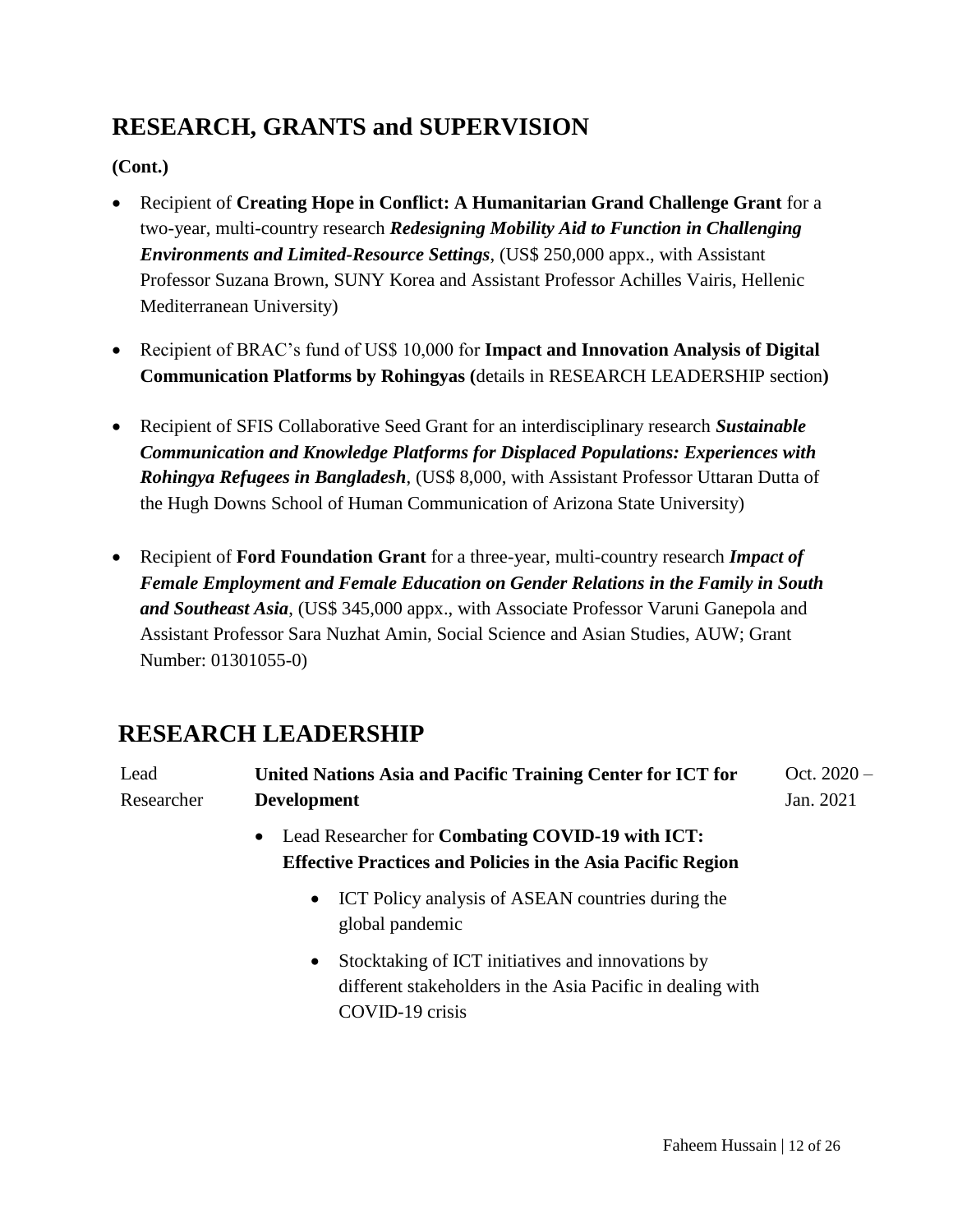# **RESEARCH LEADERSHIP**

| Researcher of                        | <b>Critical Medical Humanitarian Data Studies Network</b>                                                                                                  | Oct. 2020 -            |
|--------------------------------------|------------------------------------------------------------------------------------------------------------------------------------------------------------|------------------------|
| Displacement,<br>$\circ$<br>Refugees | Establishing a new, qualitative, medical humanitarian research<br>agenda of emerging healthcare management technologies for<br>vulnerable populations      | Sep. 2021              |
| $\circ$                              | Organized by Humanitarian and Conflict Response Institute<br>(HCRI), University of Manchester                                                              |                        |
| O                                    | Sponsored by Wellcome Trust                                                                                                                                |                        |
| Lead                                 | BRAC's (the top ranked NGO in the world) research Impact and                                                                                               | June 2019 -            |
| Researcher                           | <b>Innovation Analysis of Digital Communication Platforms by</b><br><b>Rohingyas</b>                                                                       | <b>July 2020</b>       |
| $\circ$                              | Mapping of key information access and communication<br>stakeholders, gatekeepers                                                                           |                        |
| $\circ$                              | Evaluating the roles and impacts of digital platforms (mobile<br>phones, internet, social networks)                                                        |                        |
| $\circ$                              | Exploring how migration impacts religious identity and the<br>consequent politics belonging in both sending and receiving<br>countries                     |                        |
| Lead                                 | Mission Publiques' global program on Future of the Internet                                                                                                | December               |
| Researcher<br>$\bullet$              | Lead Researcher for the Bangladesh/Myanmar/Rohingya<br>Refugee edition of Global Citizens' Debate "We the Internet"                                        | $2018 -$<br>March 2020 |
|                                      | Conducting workshops in the Rohingya refugee camp<br>$\circ$<br>areas in the border region between Myanmar and<br>Bangladesh                               |                        |
|                                      | Identifying the key perceptions, aspirations, and vision<br>$\circ$<br>related to the future of the Net among Rohingyas, the<br>refugee group from Myanmar |                        |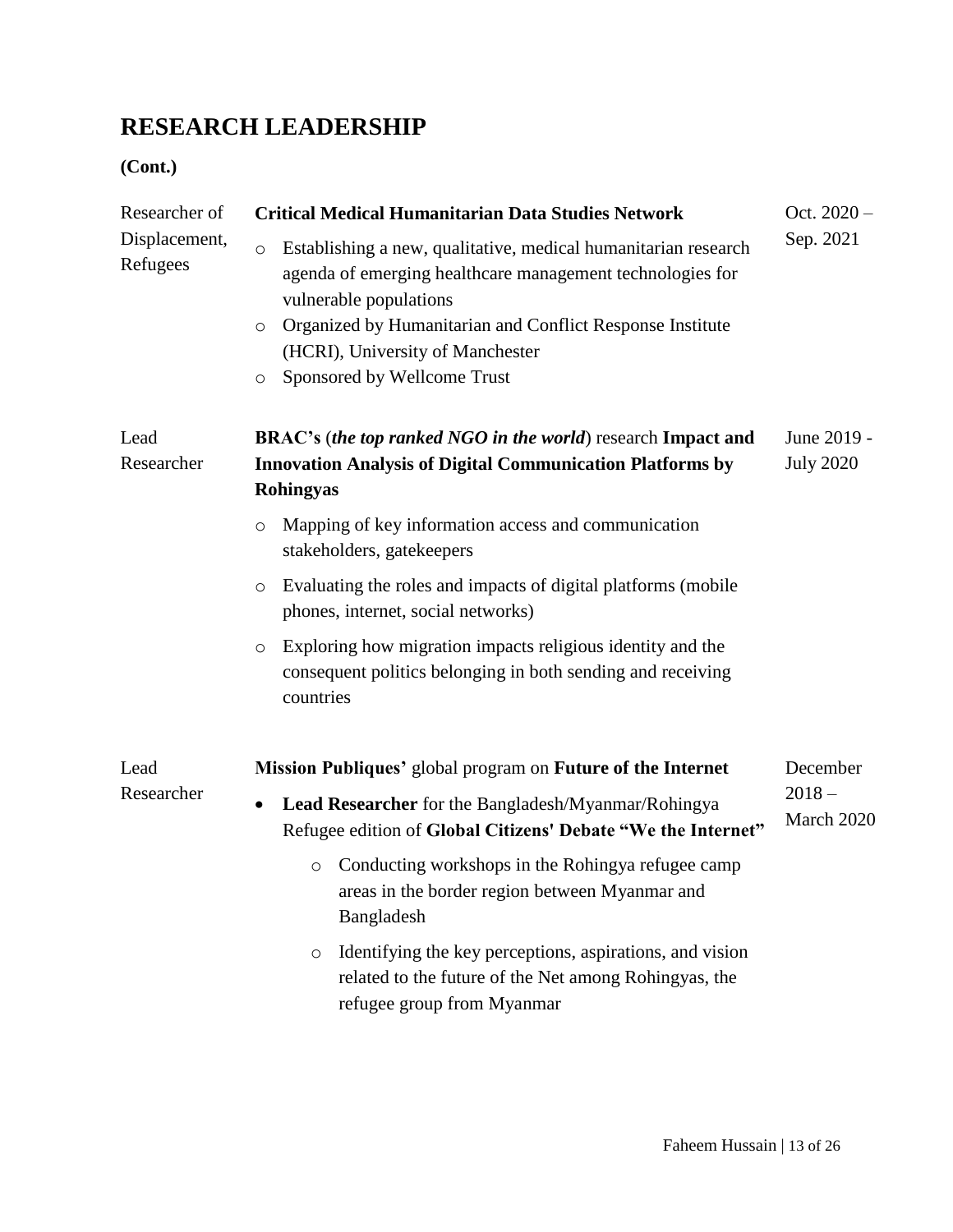# **RESEARCH LEADERSHIP**

| Lead Expert                        | United Nations Asia and Pacific Training Center for ICT for<br><b>Development</b>                                               | Jan. $2015 -$<br>Dec. 2018 |
|------------------------------------|---------------------------------------------------------------------------------------------------------------------------------|----------------------------|
|                                    | Resource Person for "Women and ICT Frontier Initiative"<br>(WIFI)                                                               |                            |
|                                    | Analysis of stocktaking and needs assessments<br>٠                                                                              |                            |
|                                    | Identification of priority training content and content<br>development strategies; planning and developing advocacy<br>programs |                            |
|                                    | Planning and delivery of capacity development training of<br>trainers                                                           |                            |
|                                    | Resource Consultant for "Social Media for Governance and<br>Development"                                                        |                            |
|                                    | Identification of priority training content and content<br>development strategies                                               |                            |
|                                    | Planning and delivery of capacity development training of<br>trainers                                                           |                            |
| Lead<br>Researcher                 | Freedom House, an Independent Watchdog Organization on<br><b>Global Freedom</b>                                                 | Mar. 2013-<br>Dec. 2019    |
|                                    | Evidence based research on Bangladesh's status on Internet<br>Freedom in 2012-19                                                |                            |
|                                    | Digital Rights and Online Freedom of Expression Policy<br>٠<br>Analysis                                                         |                            |
| Managing                           | iStrategy Ltd., a Technology Policy Consulting Company                                                                          | Nov. $2010 -$              |
| Director and<br>Lead<br>Researcher | Strategy Advising for The Ministry of Health and Family<br>Welfare                                                              | Present                    |
|                                    | National Electronic and Mobil Health Policy formulation<br>$\bullet$<br>with the support of Rockefeller Foundation              |                            |
|                                    | Stocktaking best practices and challenges of ICTs in<br>$\bullet$<br>healthcare information systems                             |                            |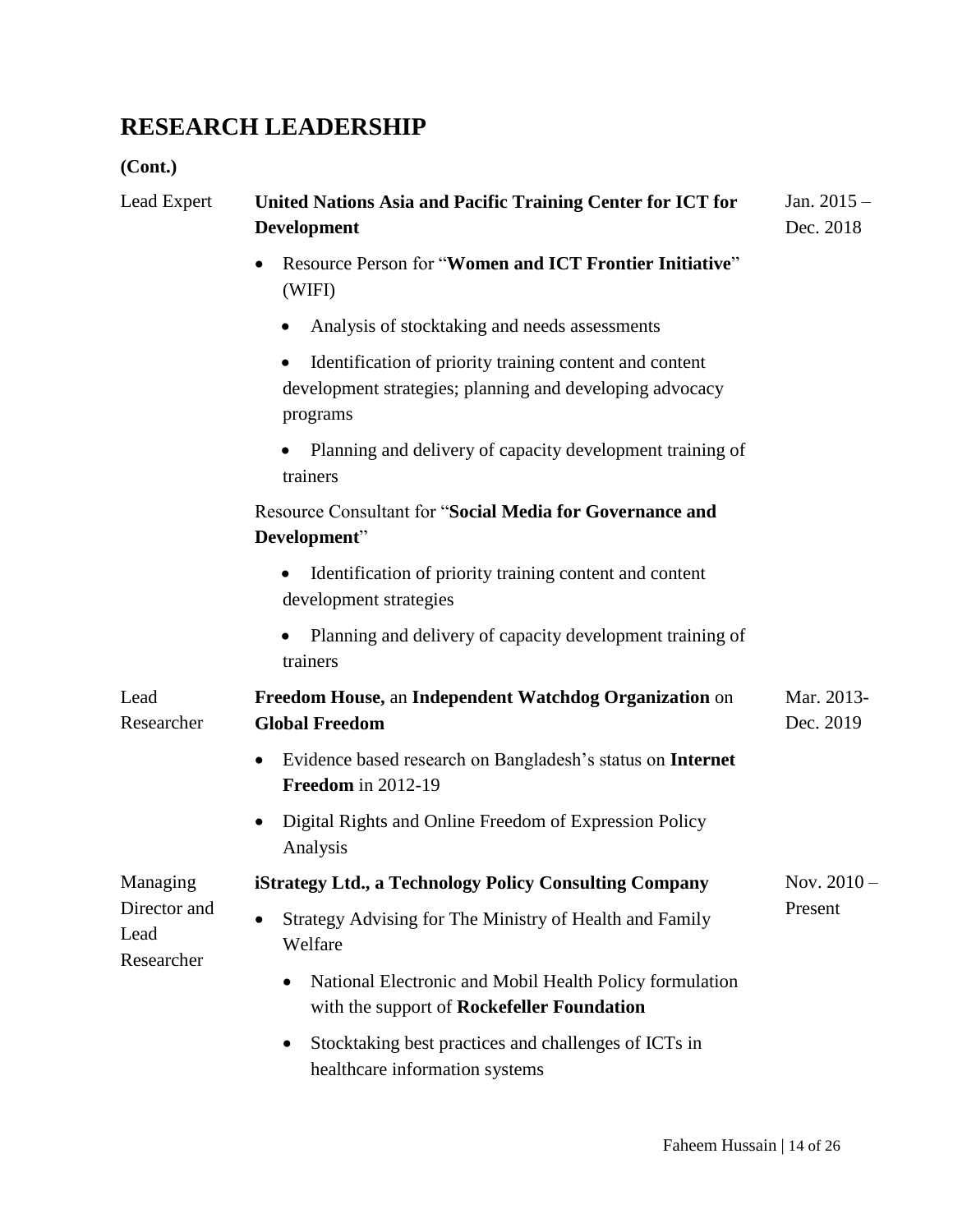# **RESEARCH LEADERSHIP**

| Research<br>Fellow                 | <b>LIRNEasia</b>                                                                                                                                                                                          | Feb. $2011 -$                 |  |
|------------------------------------|-----------------------------------------------------------------------------------------------------------------------------------------------------------------------------------------------------------|-------------------------------|--|
|                                    | Lead Researcher for Bangladesh                                                                                                                                                                            | July, 2014                    |  |
|                                    | <b>ICT Sector Performance Review</b> (2009-11) of South and<br>$\bullet$<br>South-East Asia (Bangladesh, India, Pakistan, Sri Lanka,<br>Indonesia, Thailand, and Philippines)                             |                               |  |
|                                    | Supported with the grant from IDRC and DFID                                                                                                                                                               |                               |  |
| Lead<br>Researcher                 | <b>World Wide Web Foundation</b>                                                                                                                                                                          | July-                         |  |
|                                    | Led Research on Bangladesh's status in the <b>Affordability Index</b><br>$\bullet$<br><b>Study 2014</b>                                                                                                   | August,<br>2014               |  |
| <b>ICTD</b><br>Specialist          | Access to Information (A2I) project of the Government of<br>People's Republic of Bangladesh (Prime Minister's Office) and<br><b>United Nations Development Program (UNDP)</b>                             | Dec. $2009 -$<br>Dec. 2010    |  |
|                                    | <b>Strategy Advising for</b>                                                                                                                                                                              |                               |  |
|                                    | The development of <b>Connecting Citizens</b> and <b>Education</b><br>$\bullet$<br>chapters of                                                                                                            |                               |  |
|                                    | <b>National Strategy Paper on Digital Bangladesh</b>                                                                                                                                                      |                               |  |
| Member and<br>Sector<br>Specialist | <b>Dynamic Coalition on Internet and Climate Change,</b><br><b>International Telecommunication Union (ITU)</b>                                                                                            | Sept. 2010<br>& Sept.<br>2011 |  |
|                                    | Represented Bangladesh in Internet Governance Forum (IGF)                                                                                                                                                 |                               |  |
|                                    | Participated in annual IGF meetings in 2010 (Vilnius,<br>$\bullet$<br>Lithuania) and 2011 (Nairobi, Kenya), and presented work<br>on "ICT Adaptation & Innovation for Combating<br><b>Climate Change"</b> |                               |  |
| Research                           | <b>IdeaCorp</b>                                                                                                                                                                                           | Jan. $2011 -$                 |  |
| Consultant                         | Lead Researcher for Bangladesh                                                                                                                                                                            | Oct. 2011                     |  |
|                                    | IDRC supported cross-country research on New Media,<br>$\bullet$<br>ICT, and Environment Movement in Asia, Africa, and<br><b>South America</b>                                                            |                               |  |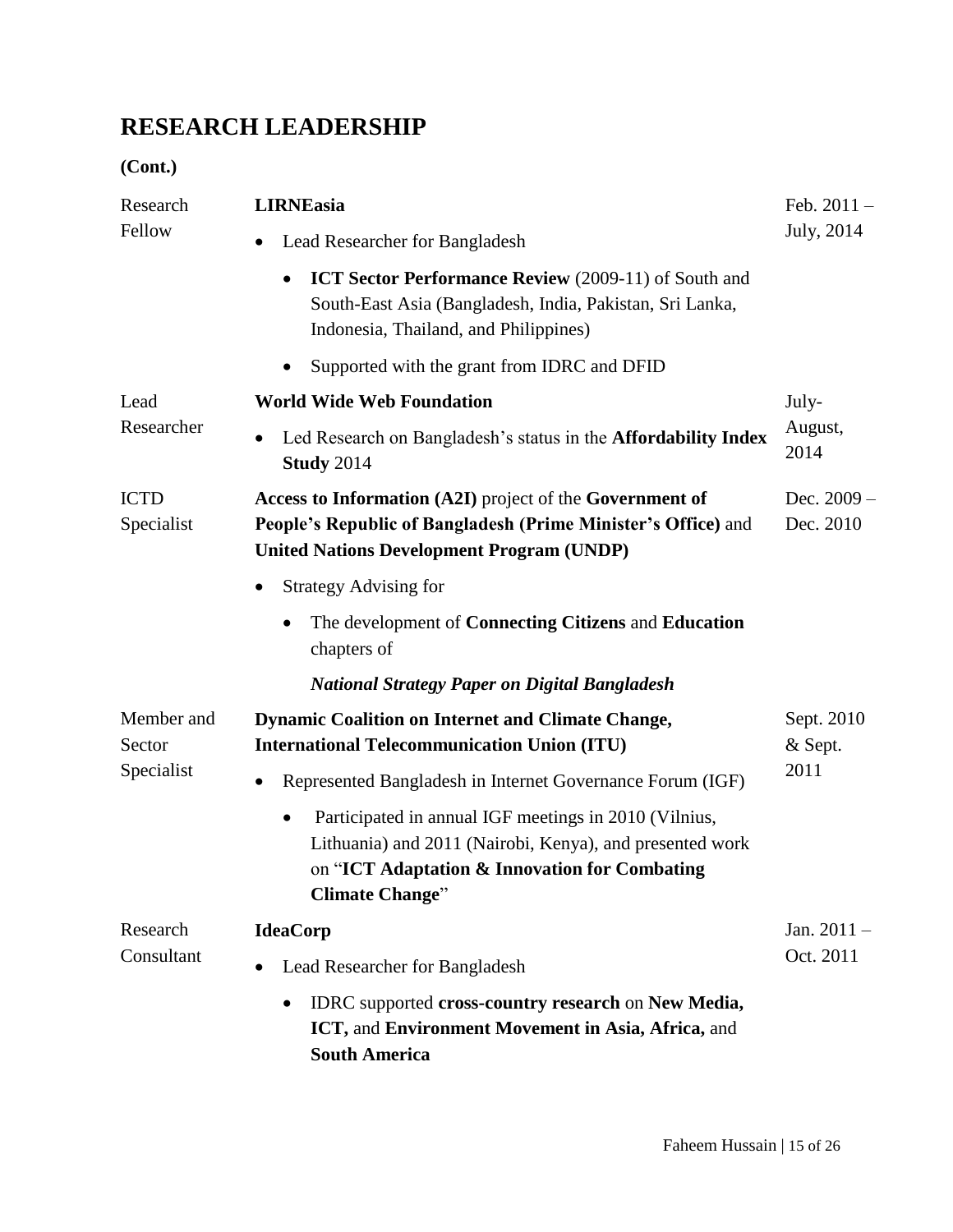# **School for the Future of Innovation in Society, Arizona State University**

**Clinical Assistant Professor**  January 2019 – Present

Courses Teaching

- **Research Design in Technology & Development** (Spring and Fall 2019, Fall 2020)
	- This class provides an overview of the research design process, from identifying research topics and problems, conducting literature reviews, and constructing the subsequent methodology that fits the research question(s).
- **Quantitative and Qualitative Research: Methodological Approaches and Techniques in Development Studies** (Spring 2019, 2020, 2021)
	- This course introduces key methods used in published research, and the evaluation of these choices for specific research questions, focuses on the connection between the research problem and research methods, how to evaluate and utilize data, as well as how to evaluate published research literature.
- **Global Technology and Development** (Spring 2019, 2020. 2021)
	- This class introduces students to the field and practice of global development, with an emphasis on the variable of technology, with technology very broadly defined, and to the central themes and questions of globalization, technology and development, and explore central concepts from economic and social development theory.
- **Innovation in Society** (Summer 2019, 2020)
	- This course introduces different key attributes of innovation, how these are created, why some innovations stray wildly from their intended functions and what future innovations may entail. This course also introduces students to varied processes of innovation and social change.
- **Grassroots Energy Innovation** (Summer 2018, 2020)
	- This class focuses on the great urgency and need for transformational innovations in the energy space, tailored to address the immediate and longterm needs of different underserved groups and marginalized communities, with the goal of creating impact at the grassroots level.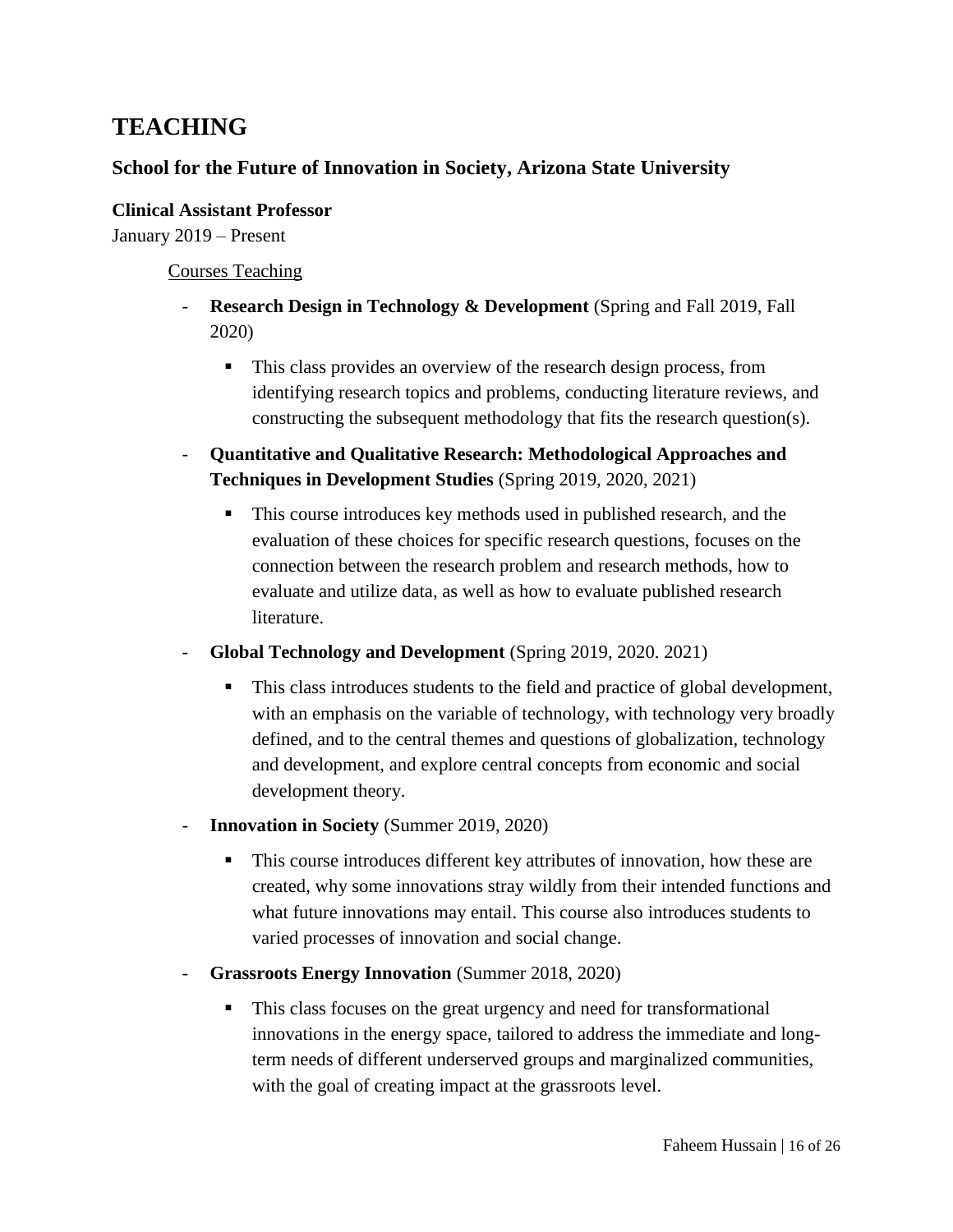**(Cont.)**

### **Teaching Faculty**

August 2017 – December 2018

### Courses Taught

- **Research Design in Technology & Development** (Fall 2017, Spring and Fall 2018)
- **Quantitative and Qualitative Research: Methodological Approaches and Techniques in Development Studies** (Spring 2018)
- **Grassroots Energy Innovation** (Summer 2018)
- **Global Technology and Development** (Fall 2018)

# **Department of Technology and Society, SUNY (State University of New York) Korea**

#### **Assistant Professor**

August 2014 – December 2017

### Courses Taught

- **Introduction to Modern Engineering** (Fall 2014-17, Spring 2015-16)
	- This class familiarizes students with systems and decision-making concepts of modern engineering and technology
- **International Business and Management** (Fall 2014)
	- This class covers the world's marketplace, international environment, and the management of international business operations
- **Problem Solving** (Spring 2015)
	- This class introduces a group of techniques and methods of problem solving as developed by the engineers and applied scientists
- **Organizational Behavior** (Summer 2015, Online Teaching for Stony Brook Campus)
	- This class covers the basic and applied concepts of organizational behavior in the contexts of local, regional, and international businesses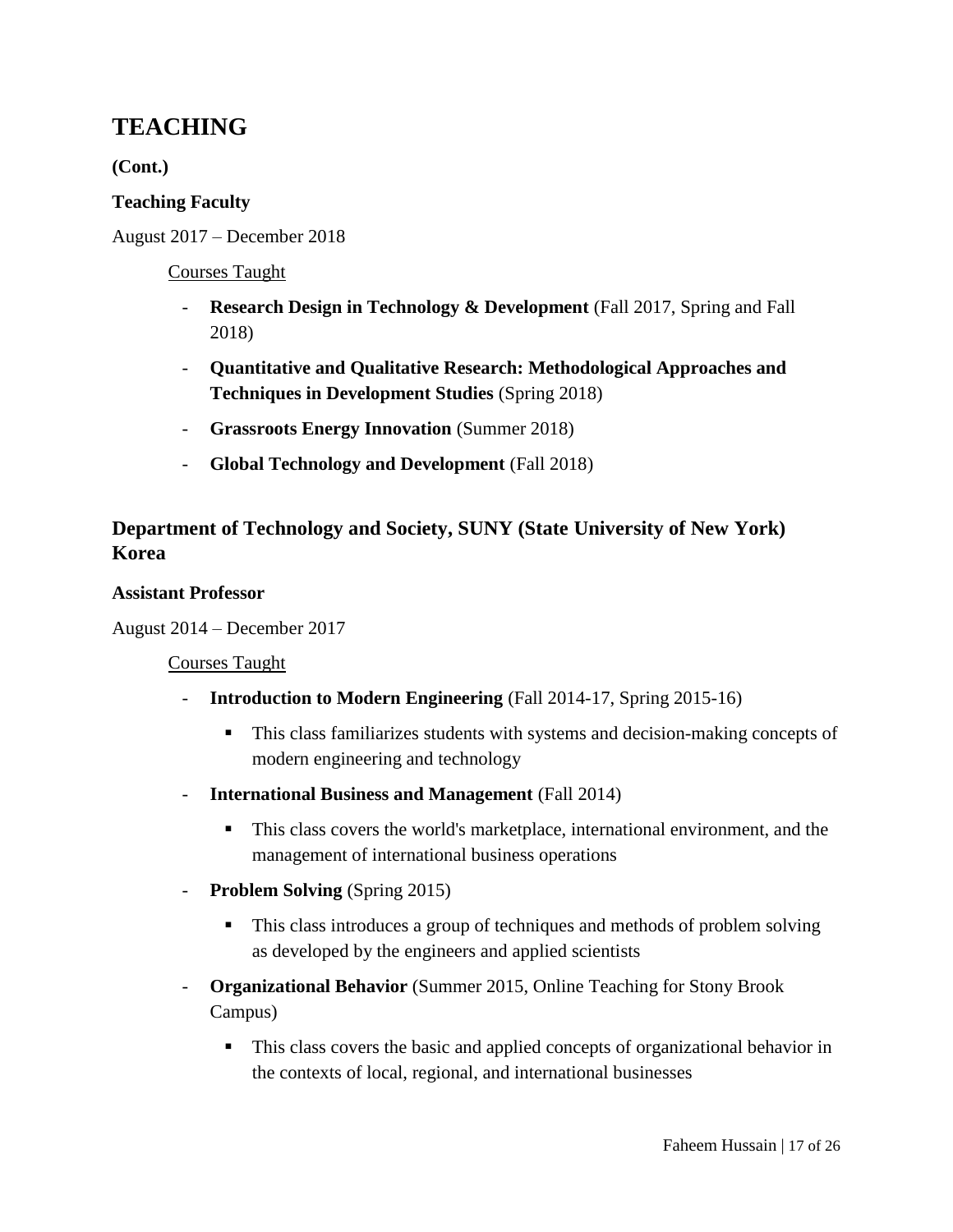**(Cont.)**

- **Communication for Engineers and Scientists** (Fall 2015-16)
	- This class enables engineers, scientists and managers of technology to more effectively communicate in the new media environment created by the digital network revolution

## **Department of ICT and Computer Science, Asian University for Women (AUW)**

#### **Associate Professor** (August 2013-June 2014)

**Assistant Professor** (July 2009 – July 2013)

#### Courses Taught

#### New Media

- This class analyzes history of New Media, its present socioeconomic impacts, and the participatory nature of its information dissemination process
- **ICT for Development: What, Why, and How** 
	- This class covers in-depth analysis of ICT based development initiatives, their successes, failures; Explores connections with geo-political challenges at national, regional, and international levels

### - **Ethics in Science, Technology, and Public Policy**

- **This class addresses ethical implications of conducting science based research** and other activities in the information age
- **Media, Communication Technology, and Ethics**
	- This class examines the role of ethics in Communication, "Access to Information", Privacy, Copyrights, and Social Media
- **Global Information Society-Trends, Evolution and Regulations**
	- **This class introduces the Communication Technologies of today, their** regulations, market structure, ownership regulations, competition, and socioeconomic impacts
- **Survey Design and Data Analysis in Social Science**
	- This class analyzes qualitative and quantitative data from social science field research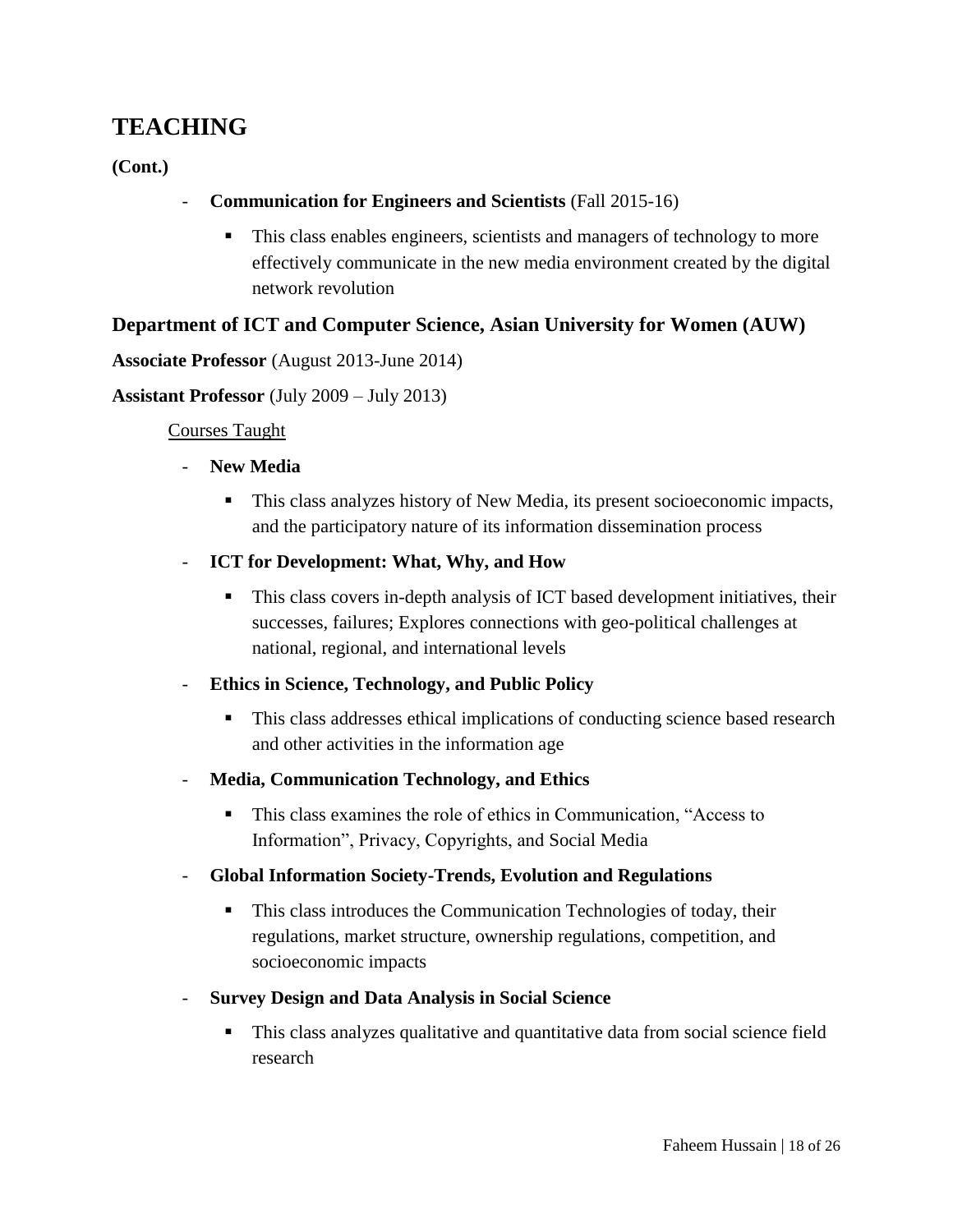## **(Cont.)**

# **Department of Information Systems, Carnegie Mellon University, Qatar Campus**

### **Special Faculty**

August 2008 – May 2009

#### Courses Taught

- **Global Information Society: Trends, Evolution and Regulations**
	- This class introduces the Communication Technologies of today, their regulations, market structure, ownership regulations, competition, and socioeconomic impacts
- **Global Issues, Local Solutions: Millennium Development Goals**, co-taught with Prof. Indira Nair
	- This class covers United Nations policies and projects in eradicating poverty, comparative analysis between Asia and North America
- **Introduction to Engineering and Public Policy**
	- This class familiarizes with foundations for government policies on different engineering issues, their uses and limitations

# **SERVICE**

# **REVIEWING, ORGANIZING, ADVISING, AND PROFESSIONAL SERVICES**

- **Editorial Board** of the Journal of Communication Informatics (2010-2012)
- **Co-Chair of Poster Session (and member of the Organizing Committee)** in the 3rd IEEE/ACM Intl. Conference on ICT and Development (ICTD2009), **Program Committee Member** of ICTD 2011, 2013, and 2019, and IFIP 2019, 2020, 2021
- **Member** of Institute of Electrical and Electronics Engineers (IEEE), International Association for Media and Communication Research (IAMCR)
- **Advising (Doctoral)**
	- Natalie Severy (Second Year, Human and Social Dimension PhD Student; Working on Displacement, Inclusive Architectural Design, Development)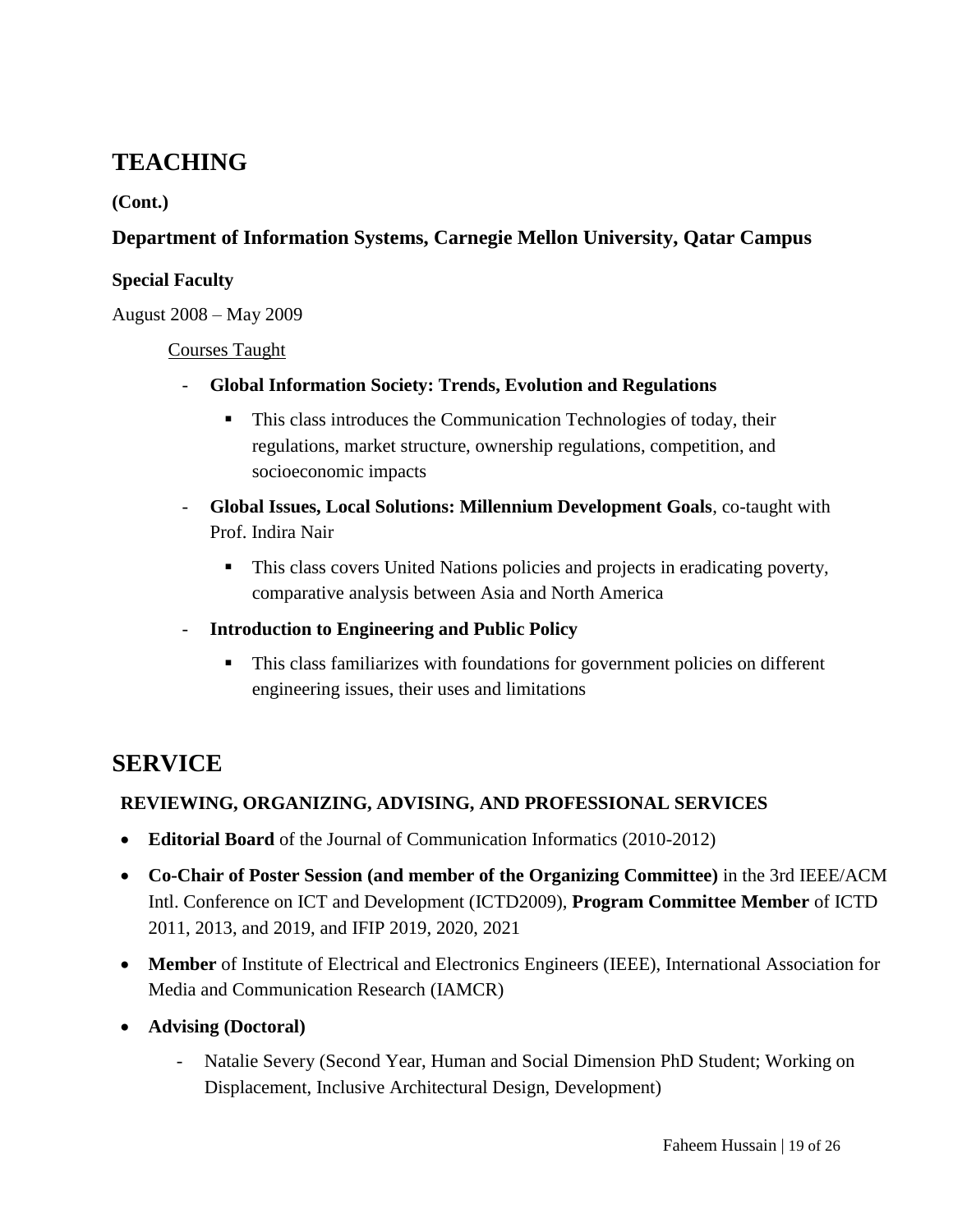**(Cont.)**

- Bruno Atieh (Innovation in Global Development PhD Student; Starting in Spring 2020)
- Clinton Reiswig (Innovation in Global Development, Committee Member)
- M. Beatrice Dias, "*Evaluation of Policy and Research Interventions in Science and Technology: Consequence Assessment of Regulatory and Technology Transfer Programs*", Department of Engineering and Public Policy, Carnegie Mellon University– Ph.D. Committee, Graduated in August, 2011
- Farzana Akhter, "*Rural Community Development Strategy beyond the Access to Information : The Role of Tele-Centers in Bangladesh*.", Department of Human Centered Informatics, Aalborg University- Ph.D. Committee, 2013

## **MS Dissertation Committees**

- Sulafa Salim, *The Role of Information and Communication Technology in Autism Care Case Study: Sudan*. (Fall 2019)
- Ryan Treisman, *Empowering Coffee Farmers with an Online Direct Trade Platform*. (Spring 2018)
- Kayla Kutter, *Applying Risk Innovation Principles within a Business Context*. (Spring 2019)

### **Chair of Masters Theses and Applied Projects (Global Technology and Development)**

- D'Mitri Farthing (Thesis Topic and Graduation Date: TBD)
- Lyndsay Booth (Thesis Topic and Graduation Date: TBD)
- Alexandra Alvarez, *A Snapshot and Process Evaluation of the Philippine Education Policy during the COVID-19 crisis* (Spring 2021)
- Ryker Garrett, *Integrating Spatial Analyses at Local Scales Using GIS for Rural Electrification in Alta Verapaz, Guatemala*.(Spring 2020)
- Steven Williams, *CRxRUS: The Cloud-Based Patient Check-in System*. (Spring 2020)
- Xucheng Zhang, *Internet of Things and Global Agriculture: The Disruption of the GERD Project & Its Implications on Society*. (Spring 2020)
- Bisrat Bahta, *The Disruption of the GERD Project & Its Implications on Society*. (Fall 2020)
- Carl Iverson, *Barriers to Addressing Energy Poverty on the Navajo Nation*. (Summer 2019)
- Brittany McCall, *Business for Good or Good for Business? - The Nexus Between Aidbased Development and Private Enterprise*. (Spring 2019)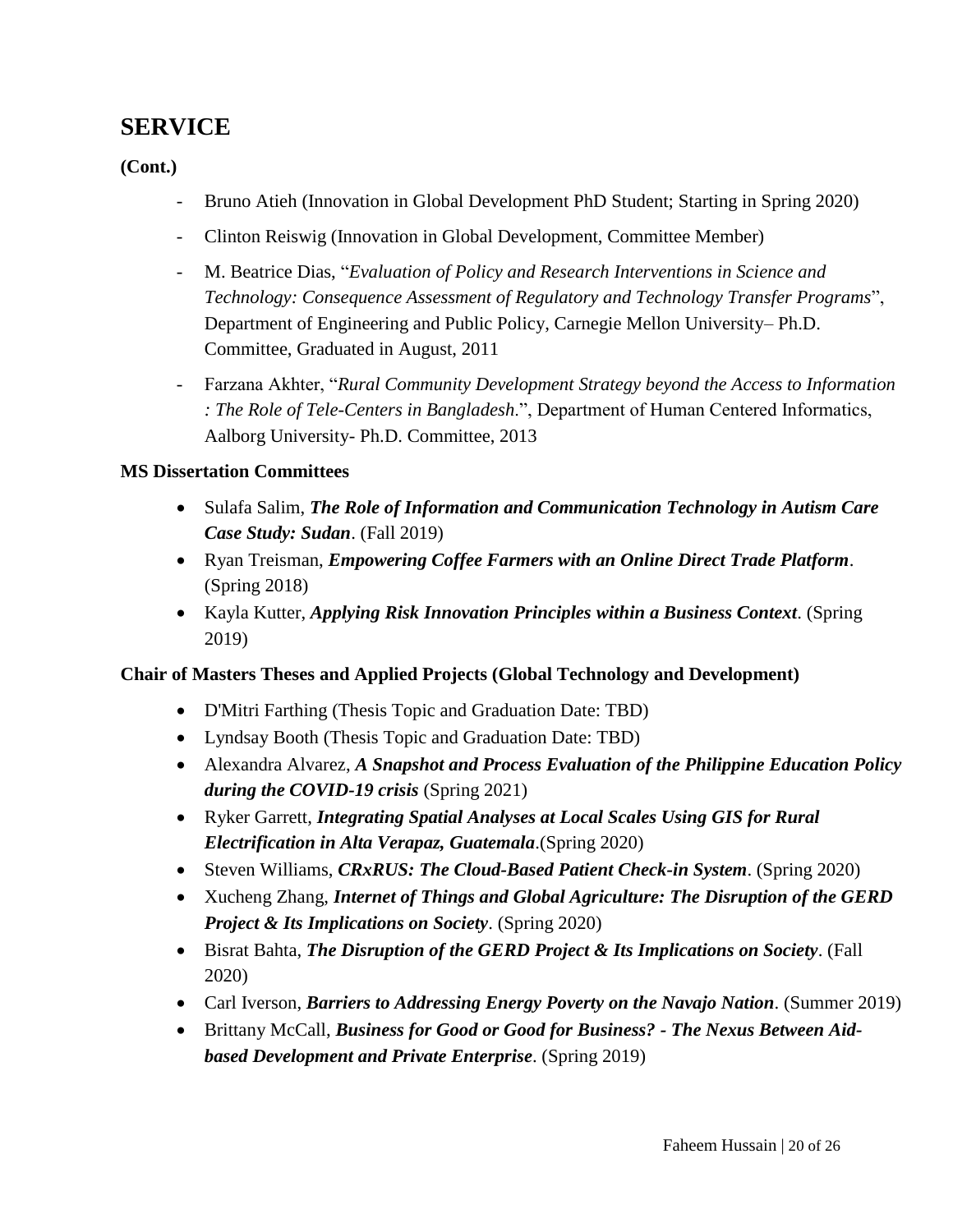**(Cont.)**

- Farah Najar Arevalo, *Effectiveness of Digital Civic Engagement (DCE) tools in the City's Development: A Comparative Analysis*. (Spring 2019)
- Colleen Gallagher, *Integrating Technology Development Strategies to Create an Education System for Displaced Rohingyas*. (Spring 2019)
- Alison Bentley, *Technology's Role in Spreading and Solving Child Abuse: Malaysia, A Case Study*. (Fall 2018)
- Charlene Silva, *Using Social Media for Job Searching and Career Advancement. Is LinkedIn the Best Option for Women of Color in Maricopa County*. (Fall 2018)
- Amina Hajdarovic, *Opportunity of Kenyan women in agricultural professions: Analyzing the impact of ICT's and women empowerment in the agricultural sector within Kenya*. (Fall 2018)
- Chadtavia Pigford, *Improving Haiti's Sewage and Sanitation Issues*. (Fall 2018)
- Joshua Arnoldi, *Innovating a Universal Healthcare and Advanced Medical Technology in Indonesia: The Need for Telemedicine*. (Fall 2018)
- Manuel J Leyden, *The Usage and Effect of Facebook in the High School Classroom*. (Spring 2018)
- Shannon Smith, *Ecotourism for Sustainable Economic Growth in the Country of Belize*. (Spring 2018)
- Marcus Goodwin, *Scientific Evaluation of Post-Cold War US Security Sector Assistance Policy*. (Spring 2018)
- Sheila Renee Alvarez, *Securing the Future of Raqqa Through Virtual Counseling, Education, and Job Skills for Adolescent Male Syrian Refugees*. (Spring 2018)

# **Second Reader of Masters Theses and Applied Projects (Global Technology and Development)**

- Andrea Sims*, Quality Education for All: Examining Education Technology for Equitable Learning in Kenya*. (Spring 2020)
- Arthur Kuyumjian*, Effects of Increased Demand for Rechargeable Batteries in the Democratic Republic of Congo*. (Spring 2020)
- Geneva Steward, *Human Development Indices and the Sustainable Development Goals: A Comparative Case Study of Israel, Turkey, and the U.S.* (Spring 2020)
- Maria Tornow, *Luxury Resort Tourism: Economic Success & Failure for Emerging Economies*. (Spring 2020)
- Bobette Sylvestor, *Technology Proliferation in Secondary Education: Is the Investment yielding a Return on Learning?* (Fall 2019)
- $\bullet$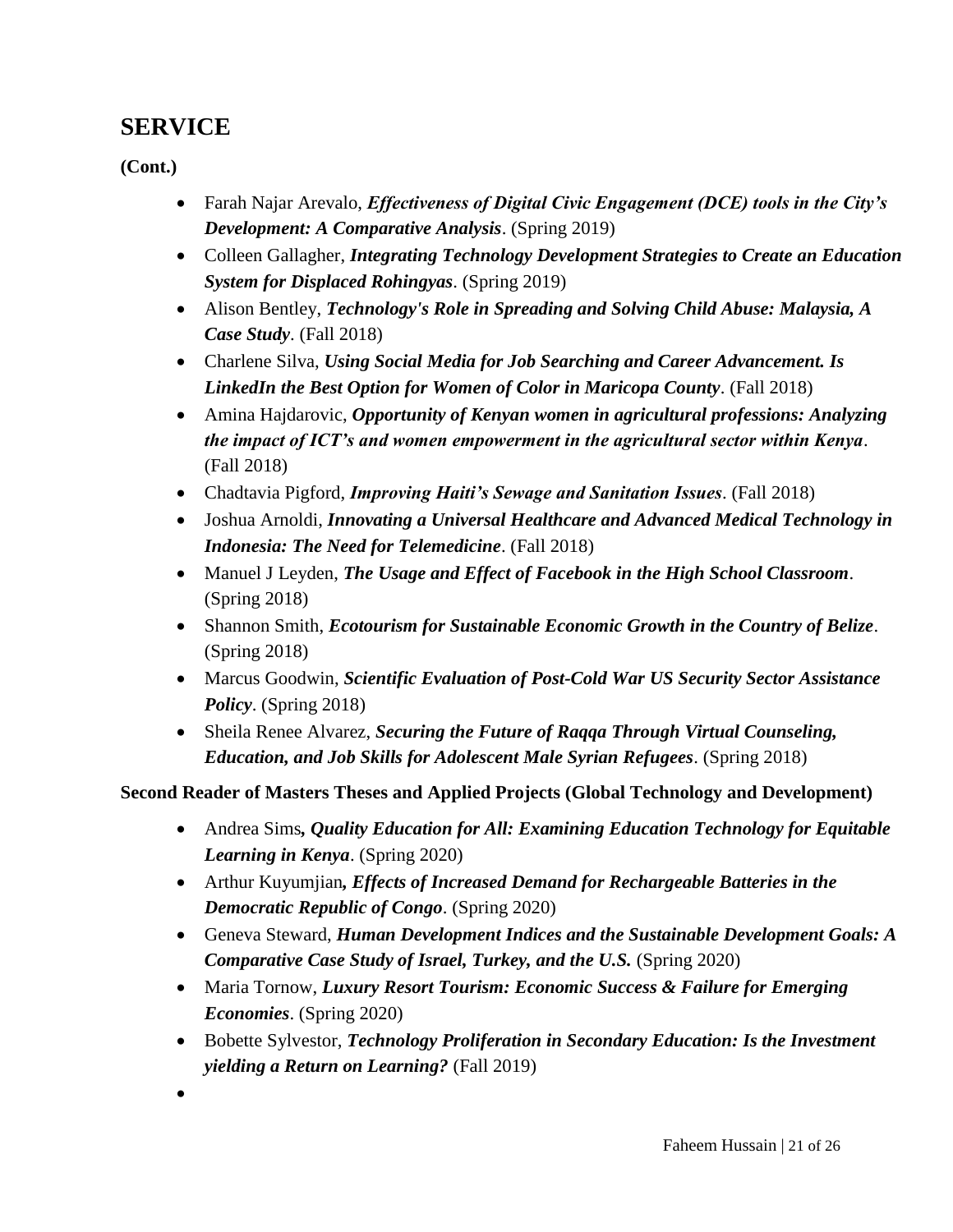**(Cont.)**

- Erma Bekele, *How is Social Media Influencing the Political Sphere in Ethiopia?* (Fall 2019)
- Lisa Merino, *Remedying Conflict and Promoting Human Development in Colombia: Seed to Sale Technology.* (Fall 2019)
- William Hamblin, *Understanding the Syrian War Economy*. (Summer 2018)
- Anita Hansen, *Morocco's Laws for Women's Rights & Reality*. (Fall 2018)
- Canyon Jorgensen, *Research Proposal for a Comparative Study of the Social and Technological Dimensions of Residential Water Use*. (Fall 2018)

### **SFIS Undergraduate Research program (SURF) Mentoring**

Topic: *Sustainable communication and knowledge platforms for displaced populations*

- Emily Santora (Fall 2018)
- Marley Urseth (Fall 2018, Spring 2019)
- Vishnu Vardhan Kancharla (Fall 2018, Spring 2019)
- Katherine Nguyen (Spring 2019)
- Hatem Al-Hattali (Spring 2019)
- Wen Wendt (Fall 2019)

### Topic: *Rethinking Death in the Digital Era: What happens to your digital self after you die?*

- Sagan Hagstrom (Spring 2020)
- Nathalie Vu (Spring 2020)
- Cortez White (Fall 2020)
- Frenard Ganda (Graduate Student, Summer 2020)
- **Advising (Senior Thesis, Asian University for Women, selected)**
	- Asma Humayun: "*Understanding the Gap between Madrassa Education and the Job Market in Pakistan*", Department of Asian Studies, 2014
	- Afsana Sadiq Atuly: "*Secondary Education System in Bangladesh: Challenges and Opportunities for Urban Women*", Department of Politics, Philosophy, and Economics, 2013
	- Binny K. Babu, "*Increasing Cyber-crime Rate and the Vulnerability of the Youth in Cochin, Kerala*", Department of ICT and Computer Science, 2013
	- Shivalaxmi Arumugham and Lutfun Nahar: "*Information and Communication Technology (ICT) in Madrasah Education of Bangladesh*", Department of ICT and Computer Science, 2013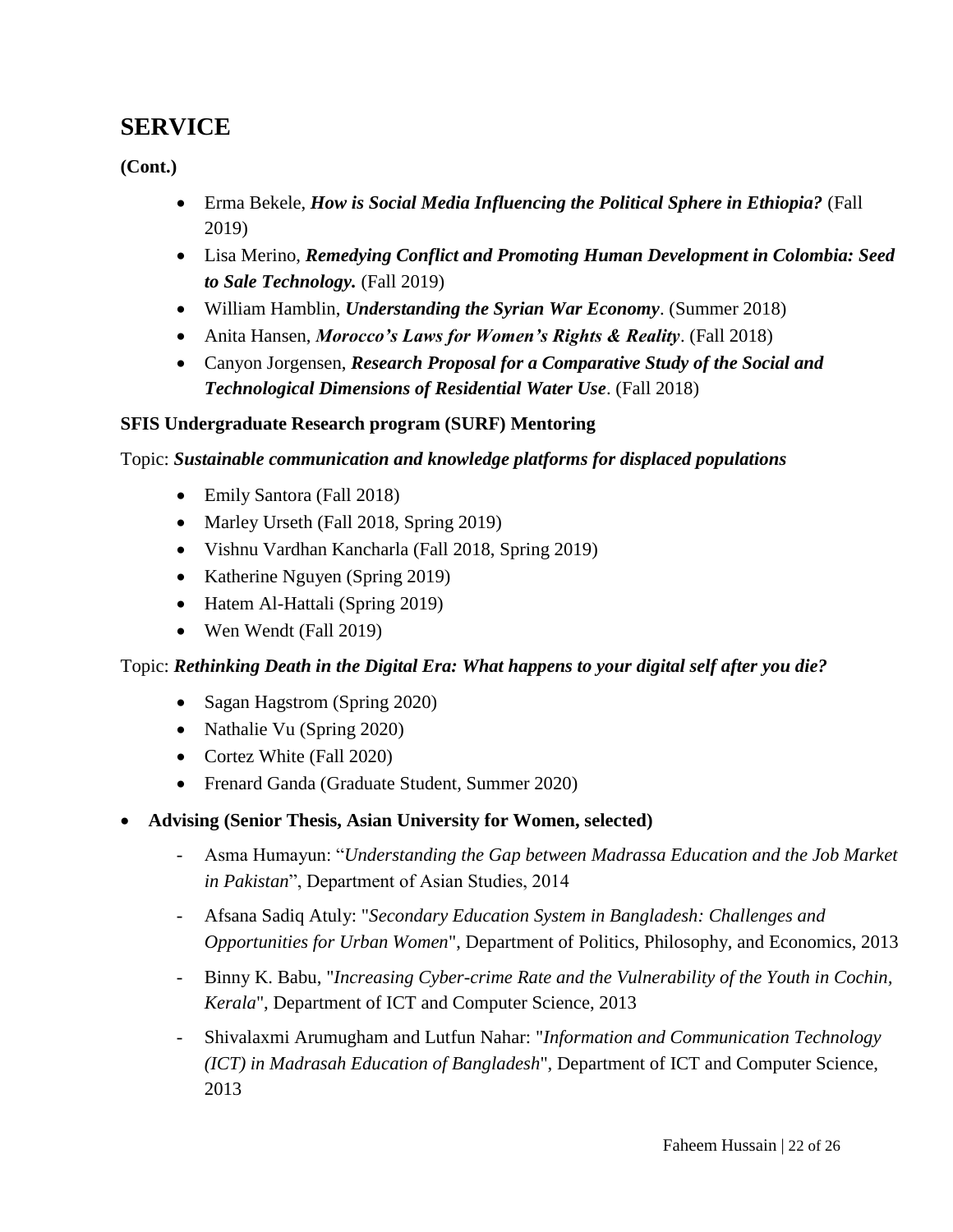- **University Committees (ASU, SUNY Korea, Carnegie Mellon University-Qatar, Asian University for Women)**
	- **Justice Equity, Diversity, and Inclusion (JEDI)**: Founding member, based in the College of Global Futures (CGF) and Global Futures Laboratory (GFL). Joined this group to introduce ideas, initiatives, and strategies to advance justice, equity, diversity, and inclusion principles and practices across CGF and GFL.
	- Annual Review Committee: In SFIS, peer-evaluated the yearly performance of the ASU faculty members.
	- **Curriculum Development**: Developed curriculum for the Department Technology and Society, SUNY Korea, and the Department of Information System, Carnegie Mellon, Qatar
	- Graduate Research & Service: Monitored and Evaluated the research and overall performance of Ph.D. and Masters students of the Department Technology and Society, SUNY Korea
	- **Faculty Hiring**: Worked in the hiring process of SFIS (ASU), SUNY Korea and AUW faculties and staff
	- **Service Learning**: *Founding member*; Developed the framework of integrating community service with AUW students' learning
	- **Academic Actions**: Developed recommendations on Academic Probation, Misconduct, and Support Mechanisms for AUW students
	- **Institutional Review Board (IRB):** Founding member; Developed AUW's framework for ethical practices in academic research
	- **Fine Arts and Development Studies**: Designed new academic majors with academics from different disciplines in AUW
- **Reviewer** of Journals: Information Technology and International Development, Journal of Information Policy, Electronic Journal of Information Systems in Developing Countries (EJISDC), International Journal of Information, Diversity, & Inclusion (IJIDI), IEEE Consumer Electronics Magazine.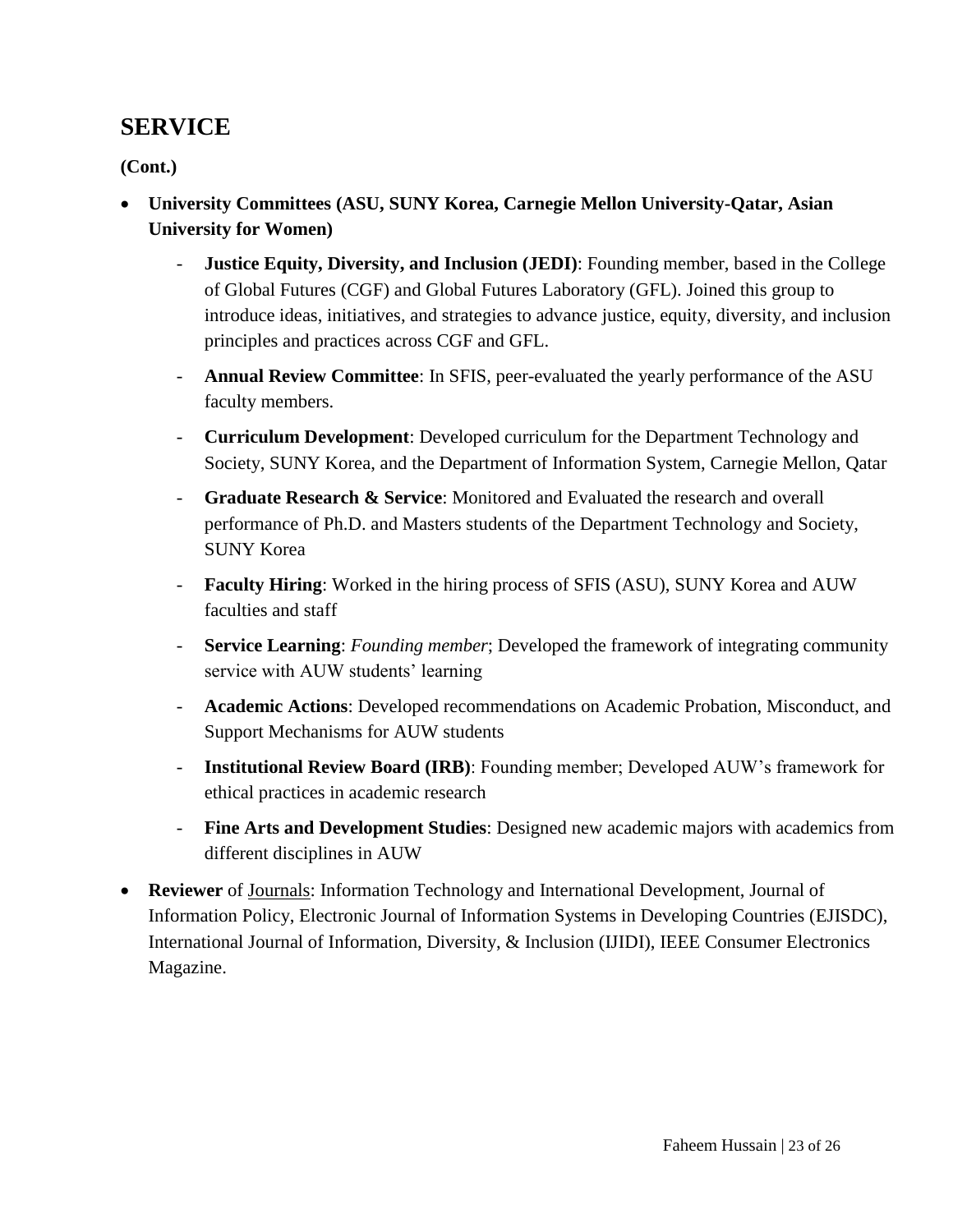# **RECOGNITION and AWARDS**

- Recipient of the inaugural **Study Abroad Professional Development Grant** for designing an interdisciplinary study abroad program in South Asia, *Tigers & Humans Sharing the Earth: Innovations in Confronting Global Development Challenges in Bangladesh* (US\$ 1,500)
- Recipient of "**ICT and Pedagogical Development Training Scholarship, 2013-14**", awarded by Swedish Development Cooperation Agency (July, 2013)
- **Runner Up, Best Paper Competition**, Sixth Communication Policy Research (CPR) South Conference by LIRNEasia and Chulalongkorn University, "Telecom Regulatory Environment in "Digital Bangladesh": Exploring the Reasons behind Poor Sector specific Performance", Bangkok, Thailand (December, 2011)
- Recipient of European Union's "**Erasmus Mundus, Mobility for Life Scholarship'2010**", on faculty exchange program for ICT Curriculum Development and Project Based Learning (PBL), Aalborg University, Denmark (May, 2010)
- Recipient of the **MacArthur Foundation Support** for completion of Ph.D. education and research (July, 2004 – July, 2008)

# **JOURNALISM and MEDIA**

| Program<br>Developer and | Kenakata, E-Commerce based program in ETV (private<br>Satellite TV Channel), Bangladesh                                                      | $2002 - 2003$ |
|--------------------------|----------------------------------------------------------------------------------------------------------------------------------------------|---------------|
| <b>TV</b> Presenter      | Informed viewers about emerging e-commerce websites of<br>Bangladesh                                                                         |               |
| Journalist               | <b>Shaptahik 2000</b> (national weekly magazine) and <b>The Daily Ittefaq</b> 1999 – 2003<br>(national daily newspaper) in Bangladesh        |               |
|                          | Lead reporter for several cover stories: E-Governance, ICT<br>Industry, Prospects of Alternative Energy, Education and<br>Telecommunications |               |
|                          | Received Contributor of the Year Award in 2000<br>$\circ$                                                                                    |               |
|                          | Organized numerous seminars on VoIP and the ICT Industry<br>$\bullet$<br>in Bangladesh                                                       |               |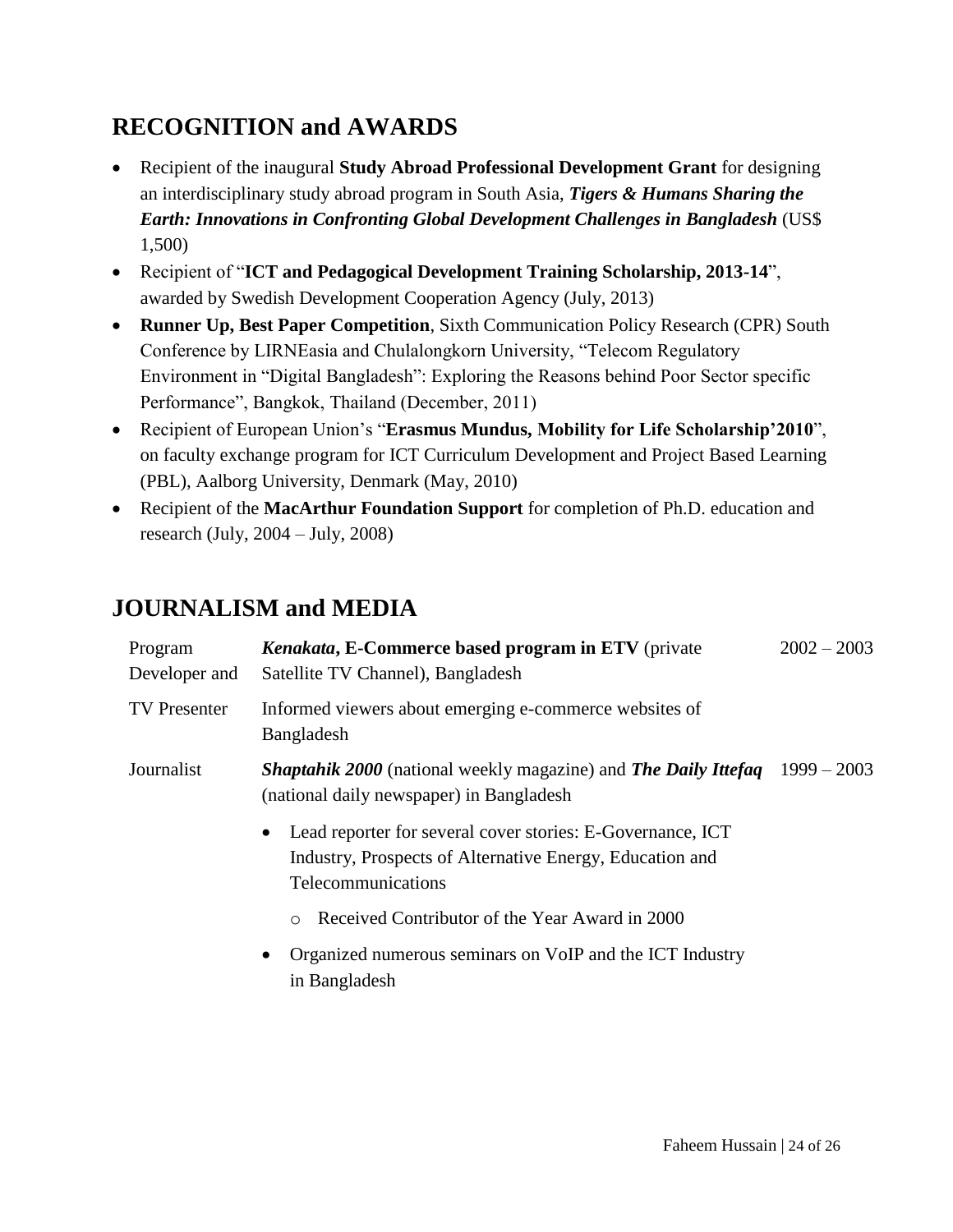# **PRESS and ELECTRONIC MEDIA**

# **2020**

# **TV Interview/**

1. Interview on using Digital Technologies for Education during COVID-19 and nationwide shutdowns at Ekattor TV, a leading Asian Satellite TV Channel (April 21, 2020)

# **Press Coverage**

- 1. Eva Frederick, *What happens to our online lives after we die?* **Science Magazine**, Feb. 16, 2020. Retrieved from: [https://www.sciencemag.org/news/2020/02/what-happens-our-online](https://www.sciencemag.org/news/2020/02/what-happens-our-online-lives-after-we-die)[lives-after-we-die](https://www.sciencemag.org/news/2020/02/what-happens-our-online-lives-after-we-die)
- 2. Joe Caspermeyer, *ASU researchers shine at world's largest science meeting*, **ASU Now: Access, Excellence, Impact**, February 19, 2020. Retrieved from: [https://asunow.asu.edu/20200219-global-engagement-asu-researchers-shine-aaas-science](https://asunow.asu.edu/20200219-global-engagement-asu-researchers-shine-aaas-science-meeting)[meeting](https://asunow.asu.edu/20200219-global-engagement-asu-researchers-shine-aaas-science-meeting)
- 3. Clive Cookson, *Technology creates new ways to live on after we die*, **Financial Times**, February 17, 2020. Retrieved from: [https://www.ft.com/content/e21d86fc-5126-11ea-8841-](https://www.ft.com/content/e21d86fc-5126-11ea-8841-482eed0038b1) [482eed0038b1](https://www.ft.com/content/e21d86fc-5126-11ea-8841-482eed0038b1)
- 4. Derek Beres, *What happens to your social media when you die?: Do you want Facebook or Google to control your legacy?* **Big Think**, February 19, 2020. Retrieved from: <https://bigthink.com/technology-innovation/digital-afterlife>
- 5. Mariella Bussolati, *Nel 2100 ci saranno 5 miliardi di morti su Facebook. E nasce l'industria dell'afterlife digitale, ma per ora è un far west*, **Business Insider Italia**, March 1, 2020. Retrieved from: [https://it.businessinsider.com/nel-2100-ci-saranno-5-miliardi-di-morti-su](https://it.businessinsider.com/nel-2100-ci-saranno-5-miliardi-di-morti-su-facebook-e-nasce-lindustria-dellafterlife-digitale-ma-per-ora-e-un-far-west/)[facebook-e-nasce-lindustria-dellafterlife-digitale-ma-per-ora-e-un-far-west/](https://it.businessinsider.com/nel-2100-ci-saranno-5-miliardi-di-morti-su-facebook-e-nasce-lindustria-dellafterlife-digitale-ma-per-ora-e-un-far-west/)
- 6. Arizona State University, *Death in the 21st century: Our digital afterlife*, **Tech Xplore**, February 17,2020. Retrieved from: [https://techxplore.com/news/2020-02-death-21st](https://techxplore.com/news/2020-02-death-21st-century-digital-afterlife.html)[century-digital-afterlife.html](https://techxplore.com/news/2020-02-death-21st-century-digital-afterlife.html)
- 7. Tom Bawden, *People at risk of having genetic and online data misused after death, experts warn 'Privacy for the deceased hasn't been addressed properly' Dr Faheem Hussain told a science conference this week*, **I News**, February 18, 2020. Retrieved from: [https://inews.co.uk/news/science/people-risk-genetic-data-misuse-after-death-online-science-](https://inews.co.uk/news/science/people-risk-genetic-data-misuse-after-death-online-science-1783328)[1783328](https://inews.co.uk/news/science/people-risk-genetic-data-misuse-after-death-online-science-1783328)
- 8. Kathleen Raschke-Maas, *Wer kriegt unseren digitalen Nachlass?* **Mitteldeutscher Rundfunk**, February 26, 2020. Retrieved from: [https://www.mdr.de/wissen/digitaler](https://www.mdr.de/wissen/digitaler-nachlass-forschung-100.html)[nachlass-forschung-100.html](https://www.mdr.de/wissen/digitaler-nachlass-forschung-100.html)
- 9. Jan Cortes, *What Happens To Our Online Lives After We Die In Real Life?* **Medical Daily**, February 18, 2020. Retrieved from: [https://www.medicaldaily.com/what-happens-online](https://www.medicaldaily.com/what-happens-online-lives-after-die-real-life-449553)[lives-after-die-real-life-449553](https://www.medicaldaily.com/what-happens-online-lives-after-die-real-life-449553)